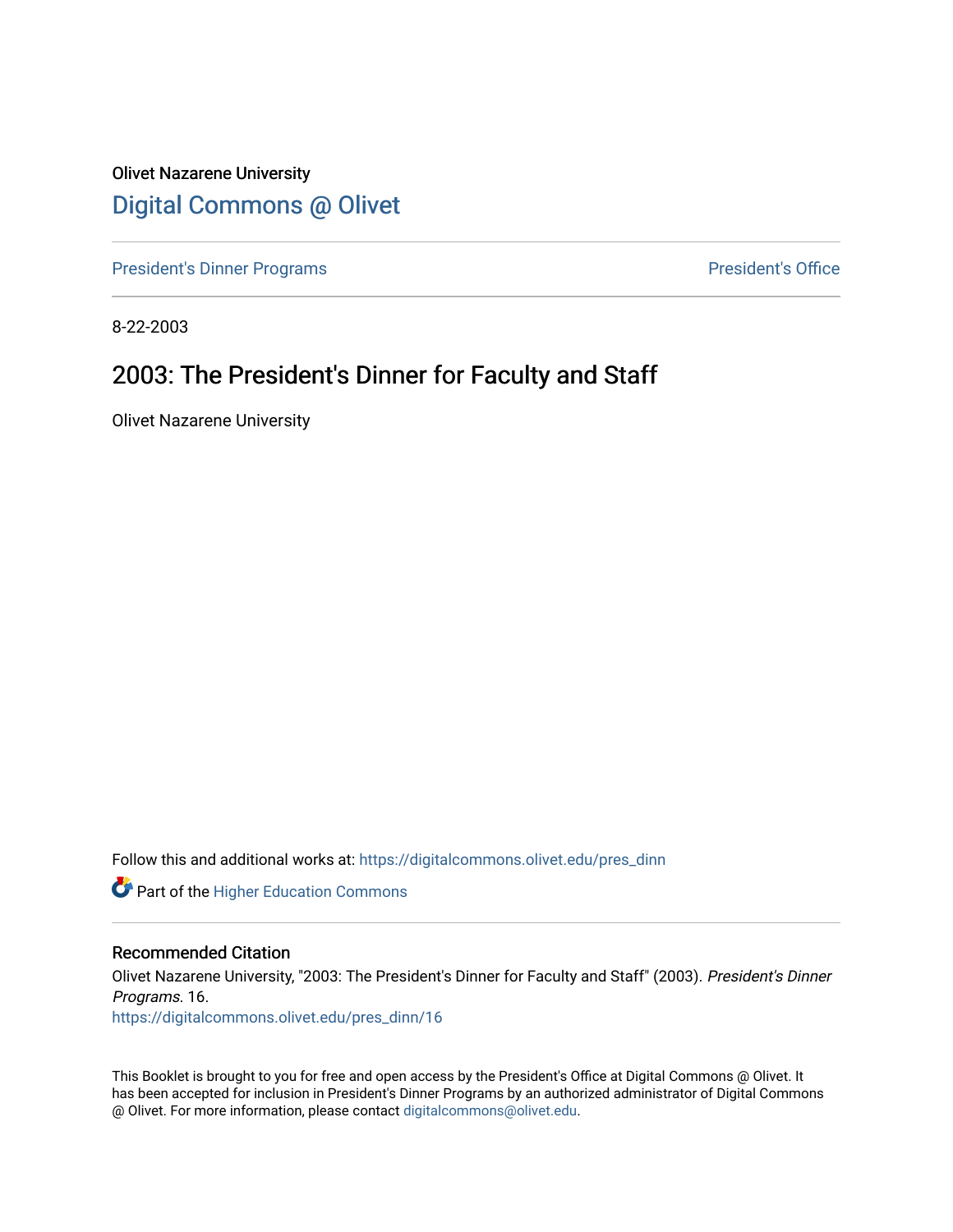

# **THE PRESIDENT'S DINNER**

# FOR FACULTY AND STAFF

# OLIVET NAZARENE UNIVERSITY

CHALFANT HALL

AUGUST 22, 2003

6:30 P.M.

HOSTED BY DR. AND MRS. JOHN C. BOWLING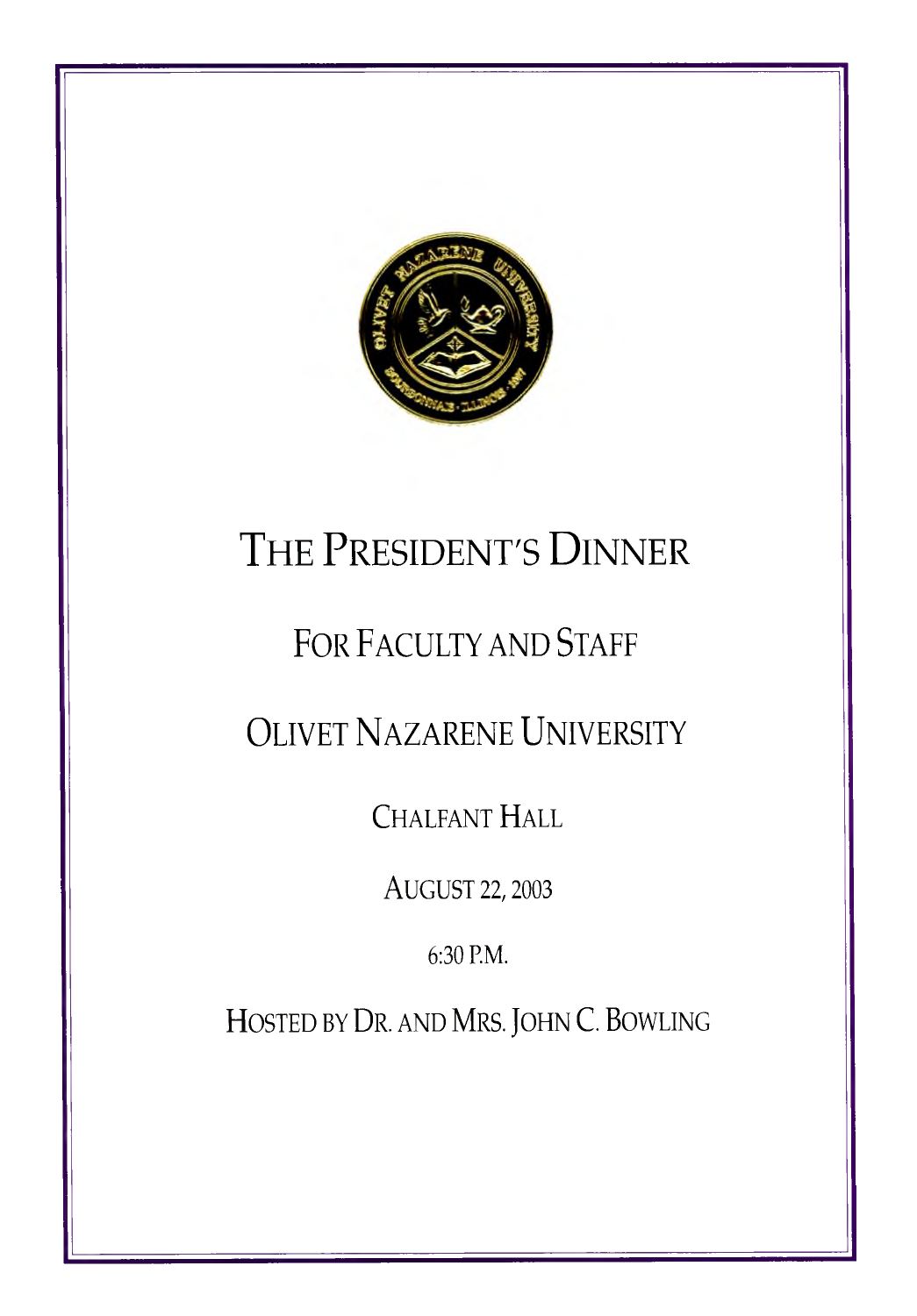# *Pelebrating*<br>Olivet Family

Olivet Nazarene University · 2003-2004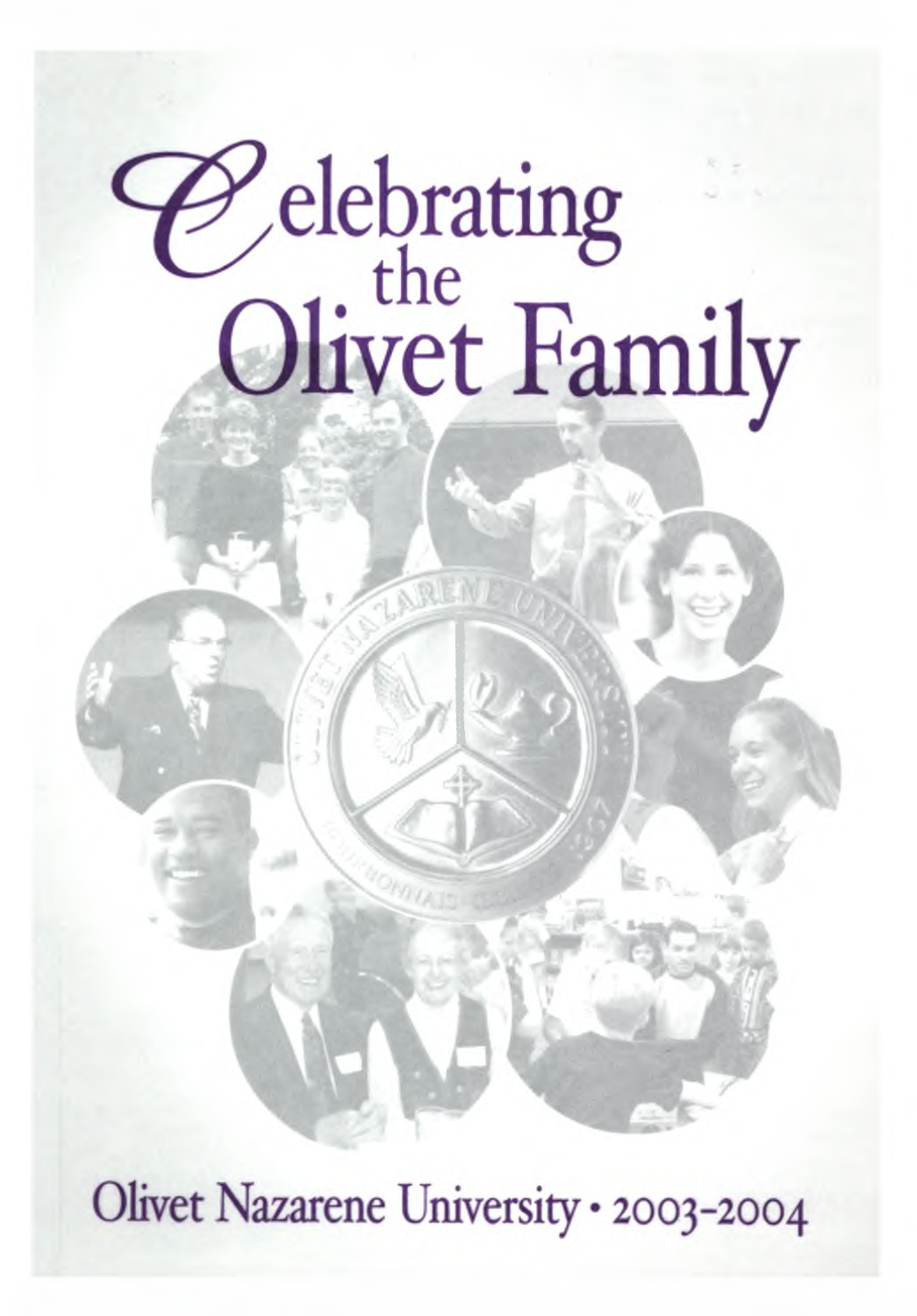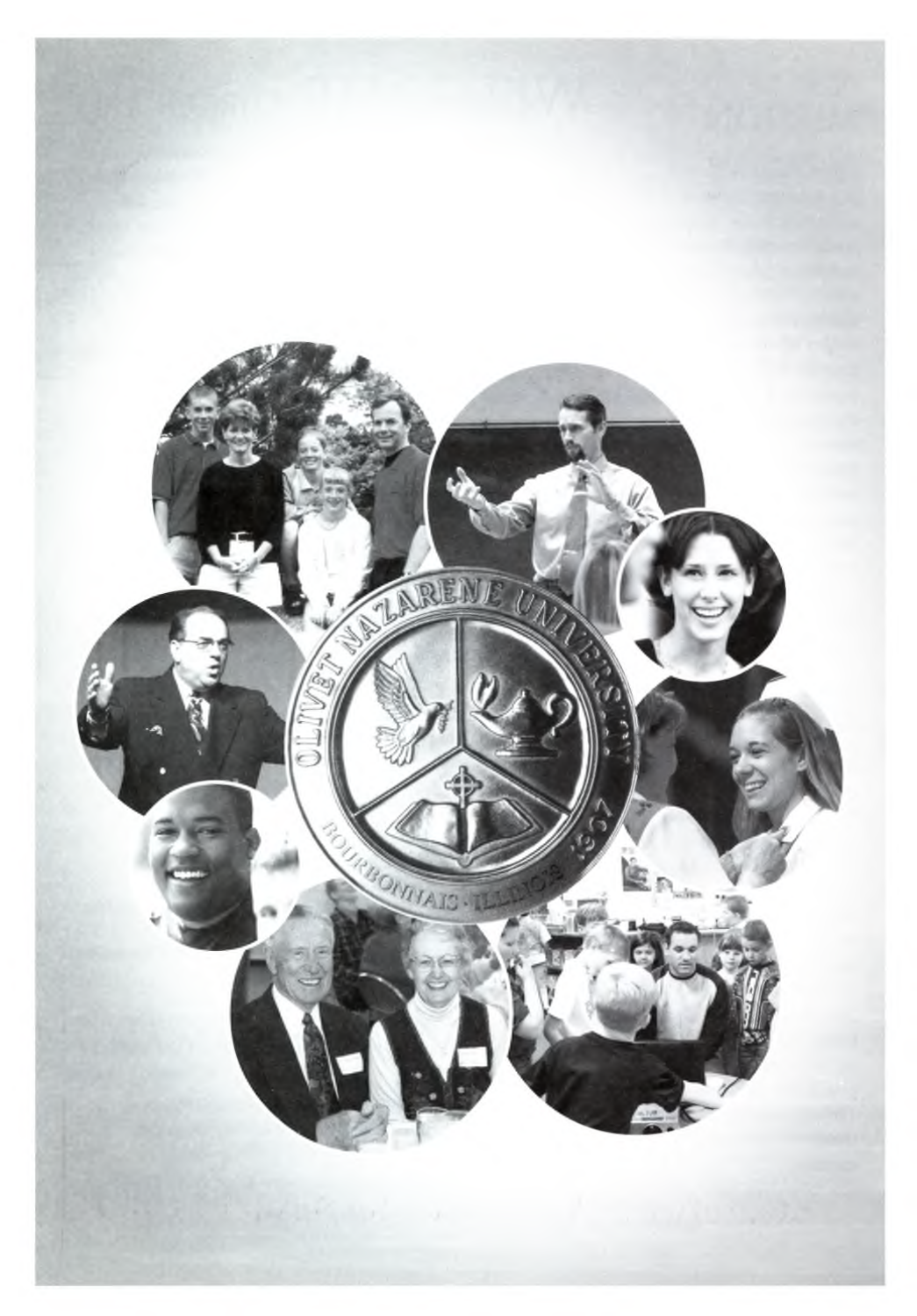#### OUR MISSION

Olivet Nazarene University, a denominational university in the Wesleyan tradition, exists to provide a university-level liberal arts "Education With a Christian Purpose."

Our mission is to provide high-quality academic instruction for the purpose of personal development, career and professional readiness, and the preparation of individuals for lives of service to God and humanity.

"We seek the strongest scholarship and the deepest piety, knowing that they are compatible [and] ... a Christian environment... where not only knowledge but character is sought." (The quotation is taken from the Olivet *Catalog,* 1915.)

This mission provides the common ground for us as we blend our various gifts and interests together to impact our students. Each of us will have many opportunities this year to live out this mission. Seize those occasions, for they are moments of great possibility and reward. Through our mission, we transform lives for eternity.

# WELCOME

 $\left(\begin{array}{c}\n\sqrt{16}\n\end{array}\right)$ <br> $\left(\begin{array}{c}\n\text{imily in a}\n\end{array}\right)$ ood evening and welcome. Each year, the President's - Dinner marks the beginning of a new academic year and gives us the opportunity to gather as an Olivet celebration of our shared work together. Please take time during the evening to read once more our mission statement. You will also want to take note of the outstanding achievements by various members of our faculty and staff. Those recognitions and accomplishments are found on pages 4-18 of this dinner program. We hope you have a wonderful evening and a great year at Olivet.

Sincerely, Jill and John Bowling

## MENU

#### HORS D'OEUVRES

*(Festive (Pumpkin (Dtp* • Karen Schroeder *Sausage Stars* • Karen Schroeder *T\*Ottilia Chip (Dip* • Sheila Rice Turkey Sweet and Sour Meatballs · Beth Olney *Trench Ice Coffee - (Banana Shush Tunch*

#### SALADS

*(Broccofi Safacf'* Marla Streit *Caramef (Appfe Safacf'* Pam Porter *Cherry Jeffo Safacf'* Mary Johnson *(Mandarin Safad'* Zoe Seed *(Mixed (greens with Strawberries* • Alice Ferren

ENTREES AND VEGETABLES

*(Baked Steak* • Sharon Bellomy *Chicken and Rice Casserole* • Sue Rattin *Tork Chops from "T 'he Tmhers"* • Joseph Schroeder *(Mexican Chicken* • Mary Margaret Reed *Totato (Defuxe Casserofe* • Dianna Lyles, Dianne Ferris *Sweet Totato Casserofe* • Sara Michel Swiss *Totato Casserofe* • Gwen Benson *(griffed Summer Vegetahfes - Southern (green (Beans (Dinner Toffs* - *Vegetahfe (Bread*

#### DESSERT

*Cherry Surprise* • Irene and Sara Spruce *Chocofate (Ecfairs* • Melody Grimm *Cohhfer Creation* • Carol Watson *Tngfish Tfain Cake* • Shirlee A. McGuire *Trozen Chocofate Tot (De Creme* • Mary Ada Dillinger *Trafine Tie* • Marilyn Myers

*Recipes m ay have been adjusted for large quantity and transportation to Chalfant Hall.*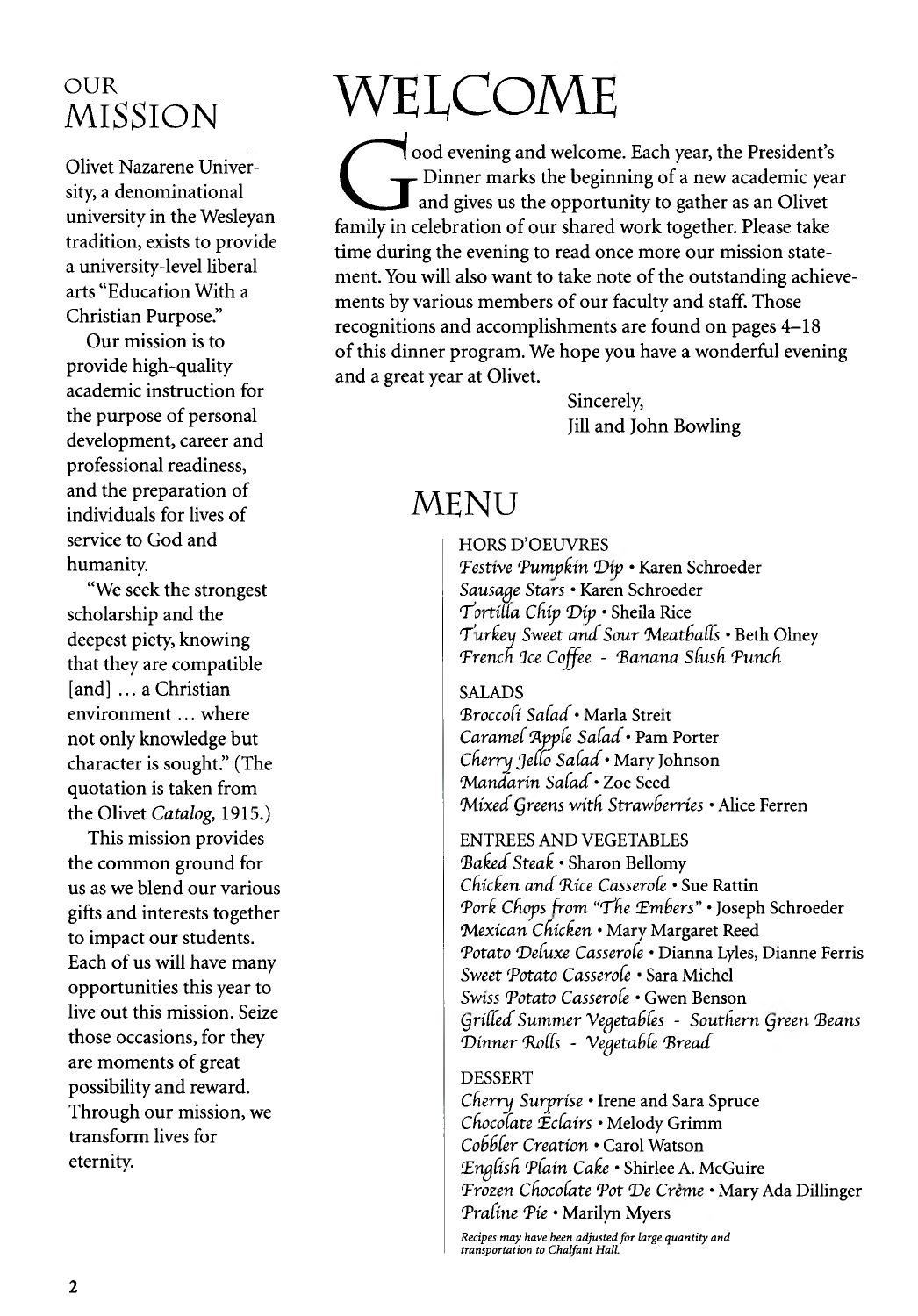## THE PRESIDENT'S DINNER

| Chairman, Department of Communication                                                                                                     |  |  |  |  |
|-------------------------------------------------------------------------------------------------------------------------------------------|--|--|--|--|
| Director of Athletic Training Program<br>Associate Professor, Department of Exercise and Sports Science                                   |  |  |  |  |
| RECOGNITION OF SPECIAL GUESTS  DR. JOHN C. BOWLING<br>President of the University                                                         |  |  |  |  |
| INTRODUCTION OF NEW STAFF DR. DOUGLAS E. PERRY<br>Vice President for Finance                                                              |  |  |  |  |
| <b>DINNER</b>                                                                                                                             |  |  |  |  |
| Music provided by Bethany Smith, pianist, and Sara Anderson, violinist                                                                    |  |  |  |  |
| INTRODUCTION OF NEW FACULTY  DR. GARY W. STREIT<br>Vice President for Academic Affairs                                                    |  |  |  |  |
| DR. STREIT                                                                                                                                |  |  |  |  |
| Professor, Department of Music                                                                                                            |  |  |  |  |
| "There Is a Balm in Gilead"<br>"A Mighty Fortress Is Our God"                                                                             |  |  |  |  |
| Faculty Member of the Year*<br>Staff Member of the Year*                                                                                  |  |  |  |  |
| Vice President for Institutional Advancement<br>Professor Don Reddick, Accompanist<br>Chairman, Division of Fine Arts/Department of Music |  |  |  |  |
| "He Giveth More Grace"                                                                                                                    |  |  |  |  |
|                                                                                                                                           |  |  |  |  |
| ALMA MATER**  DR. JEFFERY BELL, DIRECTING<br>Professor, Department of Music<br>Dr. Gerald Anderson, Accompanist                           |  |  |  |  |
| Head Football Coach                                                                                                                       |  |  |  |  |
| Assistant Professor, Department of Exercise and Sports Science                                                                            |  |  |  |  |
| Devices for the hearing-impaired are available at the sound booth at the back of Chalfant Hall.                                           |  |  |  |  |
| *funded by a gift from V. Aline and Richard H. McHie                                                                                      |  |  |  |  |

## \*ALMA MATER, OLIVET

#### Byron M. Carmony '39

- To Alma Mater, Olivet, We lift our voice in praise For noble standards which we'll hold 'til ending of our days.
- The time we spent within these halls will ne'er forgotten be, For here we learned to know of truth, and truth will make us free.
- My Olivet, Our Olivet! Tho' life may lead us far apart, I'll still revere you in my heart.
- My Olivet, Our Olivet. I'll love the Christ you gave first part, And you, old Olivet!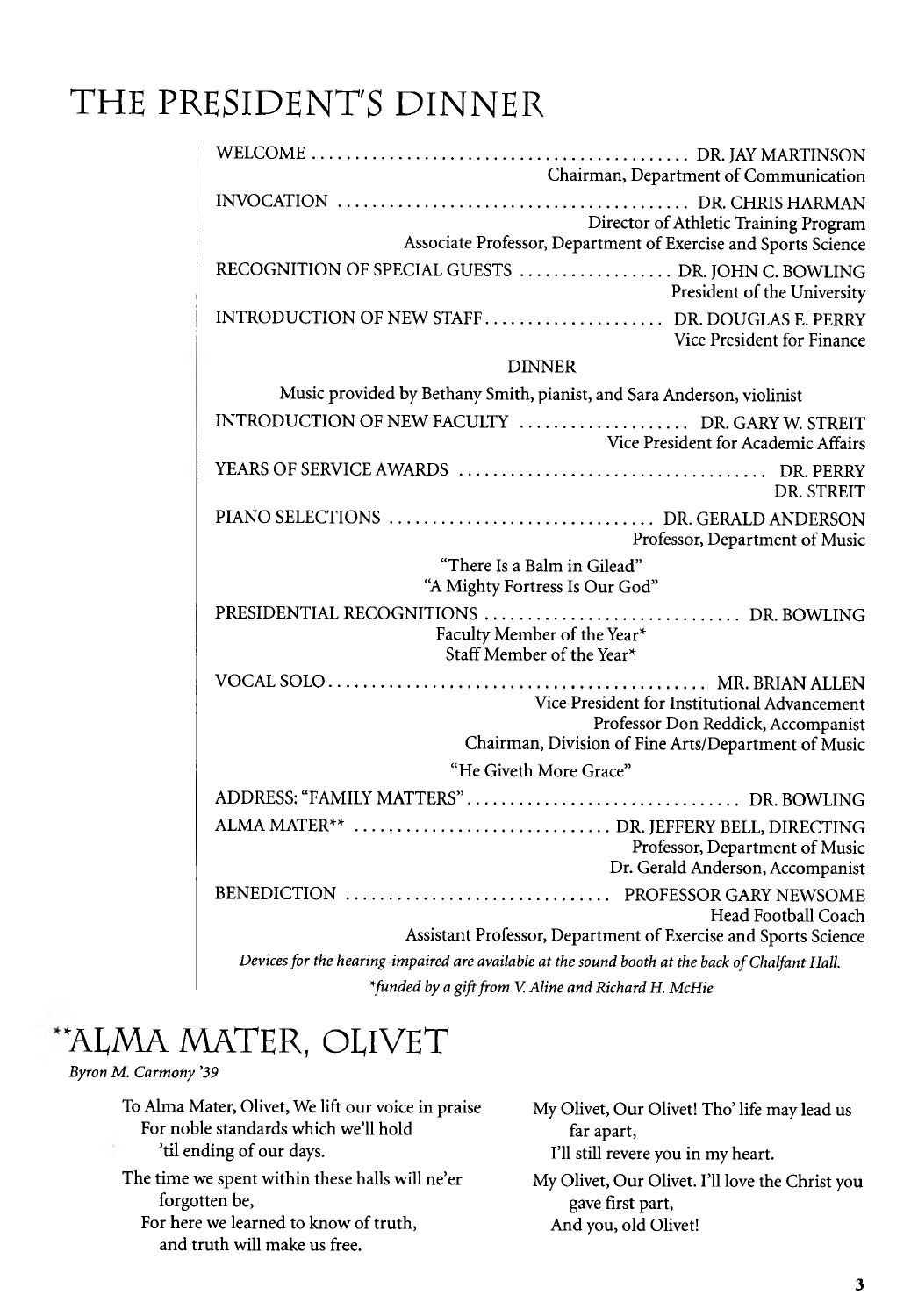#### PRESIDENT'S SPECIAL RECOGNITION

# 2003 FACULTY MEMBER OF THE YEAR

# Diane Richardson

*Chairwoman, Department of Family and Consumer Sciences*

I<br>at Olivet<br>she does **T**o those who know Dr. Diane Richardson, it is no surprise that she teaches family and consumer sciences . Family is at the heart of everything  $\qquad$  the she does.

"My personal goal has always been to enhance family life through education," Diane shared. "There is a common thread in every area of life: the family. It is central to our well-being."

Diane graduated from Olivet with a bachelor's degree in Home Economics Education. She taught at the high-school level for 12 years, but family brought her back to Olivet when her husband accepted a coaching position for the Tigers. The move was an important decision, as the two considered a location to raise their family.

Diane earned a master's degree in education at Olivet, and accepted a teaching position that became available in the Department of Family j and Consumer Sciences in 1985. She had been given the opportunity to incorporate her love i for the family with her passion for teaching in a new classroom setting: the university.

"I have always enjoyed teaching," said Diane, I now chairwoman of the Department of Family and Consumer Sciences. "And I enjoy the variety that the discipline offers and the integration i of different specializations. The family and consumer sciences discipline continually addresses practical problems families face today."

At Olivet, the department encompasses new avenues of family life, including Dietetics, Child Development, Fashion Merchandising, Housing and Environmental Design, and Nutrition. In a constantly changing field, Diane tries to use new techniques and strate-



gies in her teaching to better prepare students.

"I want students to feel competent that they have been prepared to be professionals within their specialization," said Diane, who earned her Ed.D. in child and youth studies from Nova Southeastern University. "I enjoy watching the students work through the decisionmaking process and use critical-thinking skills that can be applied to everyday family situations as well as in the workplace."

And the department continues to grow. Freshman classes used to consist of between 15-25 students. In recent years, that number has jumped to between 35-50 new faces.

Despite growth and a changing curriculum, Diane still encourages a family atmosphere marked by personal connections. She weaves the common thread of family life into all areas of her teaching and contact with students.

"I want my students to leave Olivet feeling they have been cared for," she said. "We are a close-knit family, where each one has his or her own talents and gifts to contribute to the wellbeing of individuals, families, and communities."

Family is not just a subject for Diane to teach, but also an important part of her entire life. She and her husband, Ken, both graduates of Olivet, have three daughters: Tara, Tiffany — both Olivet graduates, and Tai. Ken and Diane attend First Church of the Nazarene in Kankakee.

Diane, for your outstanding leadership in the Department of Family and Consumer Sciences and your passion for Olivet and your students, we salute you as the 2003 Faculty Member of the Year.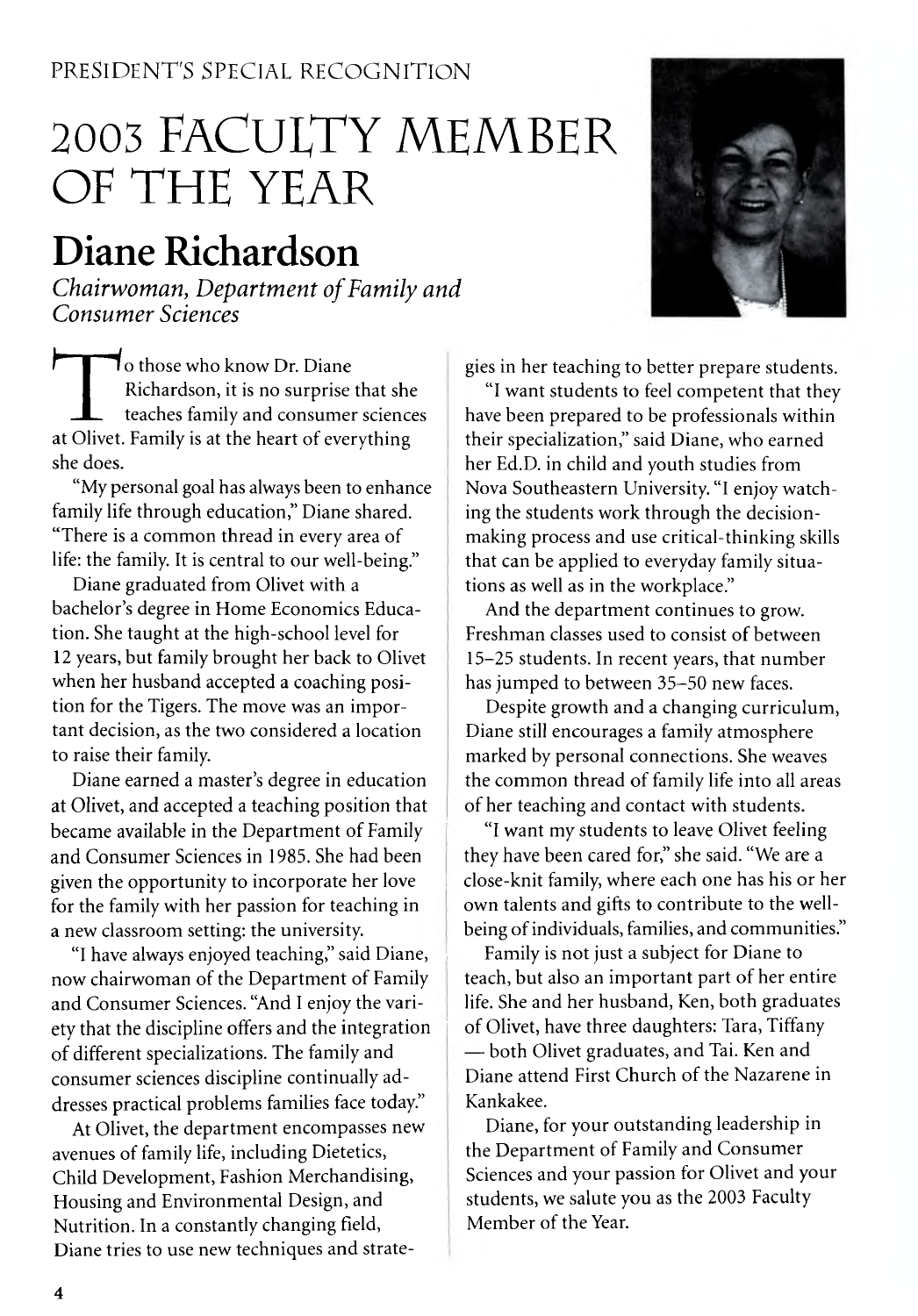#### PRESIDENT'S SPECIAL RECOGNITION

# 2003 STAFF MEMBER OF THE YEAR

## Dan Ferris

**Director of Development** 

The small town of Cherry Grove, Mich.,<br>
is geographically not that far from<br>
Bourbonnais, but the thought of<br>
attending Olivet was far from the mind of Dan<br>
Perris as a young boy Born on a small farm<br>
Ferris as a young boy The small town of Cherry Grove, Mich., is geographically not that far from Bourbonnais, but the thought of Ferris as a young boy. Born on a small farm with no electricity or running water, Dan attended a one-room country school through the eighth grade.

He first learned of Olivet through Cherry Grove Church of the Nazarene, and began to have an interest in attending the school. With no money and no means to pay for college, however, it was only because his sister filled out the application and drove him to Olivet that he found himself here to fend for himself.

Without fully realizing its significance at the time, the torch of Olivet was being passed along to Dan. His journey with the University had just begun.

"Coming here was a great experience for me," Dan shared. "Olivet took me in and made it possible for me to financially attend the college."

After graduating, Dan earned a master's degree from Michigan State University and taught in the public school system for 25 years. But he still held a special place in his heart for Olivet, and felt pulled in this direction when an opportunity arose for him to work in the University's Office of Development. In his current position as director of development, his goal is to build a solid donor base and increase major funding so that the University can continue its mission.

"I help bring in gifts and build relationships with donors so that the torch can continue to be passed along," he said. "My goal is to help continue the Olivet mission so that my grand-



children will have the same opportunity to attend Olivet that I and my three children have had."

Dan has been particularly effective in the implementation and growth of the University's Friends of Olivet Annual Fund, in addition to spearheading Olivet's efforts to secure a major grant from the Kresge Foundation for the Weber Center and providing strong support for the In Word and Deed capital campaign. He also gives administrative leadership to the Olivet Nazarene Foundation, which provides hundreds of thousands of dollars each year for student scholarships.

He was recently instrumental in completing a complicated gift arrangement that resulted in the University acquiring the Provena Fortin Villa building and an additional 28 acres of land at minimal cost.

Because of the personal connection Dan has with Olivet, he understands the importance of each gift to the University— no matter the size.

"It is a joy for me to build relationships with donors and see them take an interest in giving to students," he shared. "I see the torch being carried every day through giving, and it is very rewarding to be a part of that."

Dan and his wife, Dianne, are supporters of Olivet in numerous ways. Their three children, Daniel, Derek, and Dana, are all Olivet graduates. Dan and Dianne are members of Manteno Church of the Nazarene, where Dan serves on the board.

Dan, for your consistent effort to solicit financial support necessary to sustain Olivet's mission, we salute you as the 2003 Staff Member of the Year.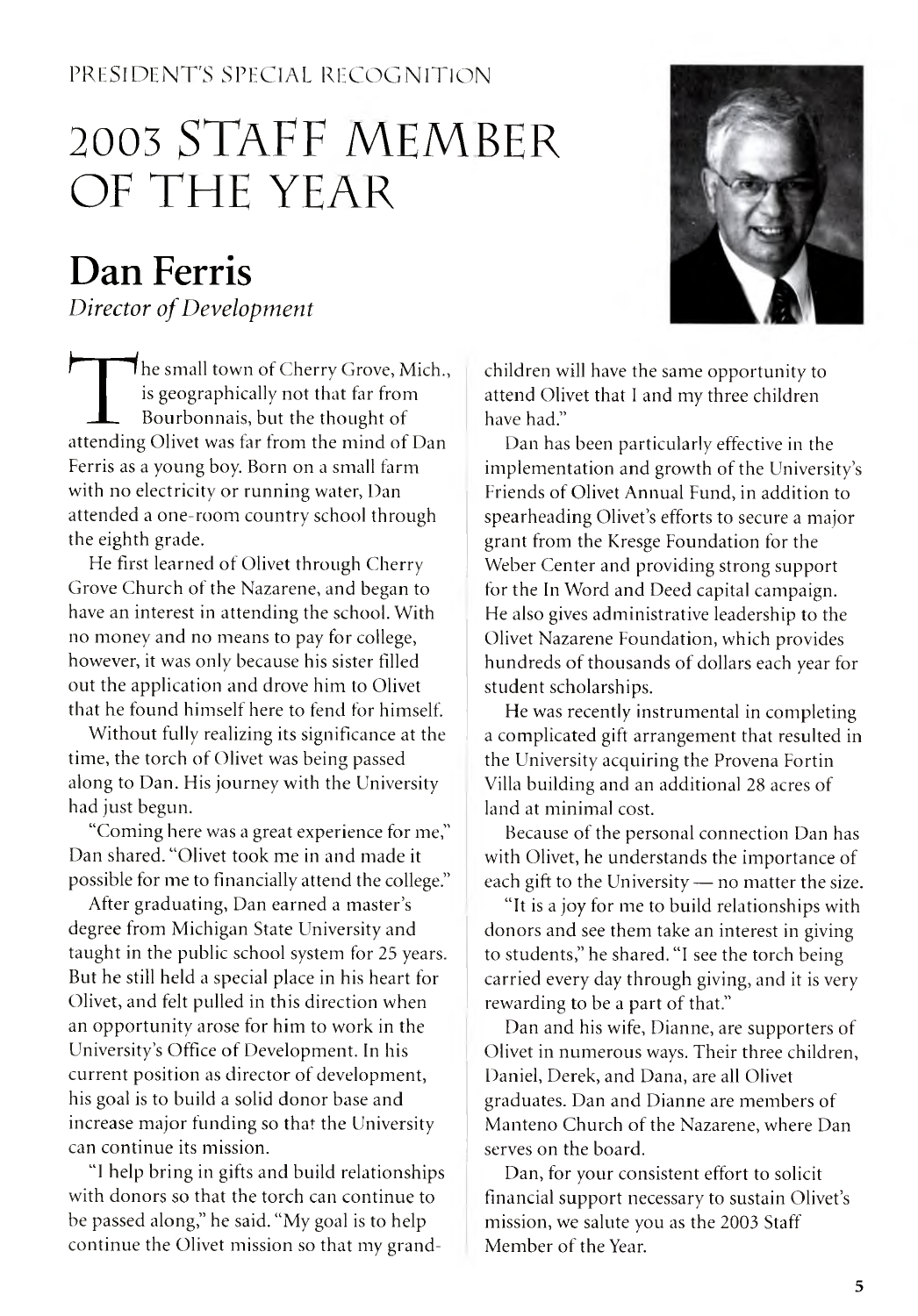# NEW FACULTY FOR 2003-2004

#### **Lynda Allen**

**Assistant Professor of Business** B.S., 1982, Olivet Nazarene University M.B.A., 1988, Olivet Nazarene University

#### **Richard Balboa**

 $D$ irector of Academic Services, School *o f Graduate and Adult Studies (one-year appointment)*

B.A., 1957, Valparaiso University M.B.A., 1998, Northern Illinois University

Ph.D., 2003, Strassford University (United Kingdom)

#### **Leon Blanchette**

**Assistant Professor of Religion** B.A., 1992, Trevecca Nazarene University

M.A., 1995, Trevecca Nazarene University

#### **Deborah Bruley**

*Associate Professor of Nursing* B.A., 1976, Olivet Nazarene University B.S., 1978, Olivet Nazarene University M.S., 1997, Governors State University Ph.D., 2003, University of Illinois at Chicago

#### **Lisa Gassin**

**Associate Professor of Psychology** B.S., 1988, University of California M.S., 1990, Purdue University Ph.D., 1995, University of Wisconsin-Madison

#### **Mark Howard**

**Assistant Professor of Exercise and** *Sports Science/Mathematics* B.A., 1985, Olivet Nazarene University M.A., 1991, Governors State University

#### **Rodney Korthals**

**Associate Professor of Engineering** *and Physics*

B.S., 1984, South Dakota State University

M.S., 1987, University of Illinois at Urbana-Champaign

Ph.D., 1991, University of Illinois at Urbana-Champaign

#### **Carl Leth**

*Professor of Religion/Chairman, Division of Religion and Philosophy* B.A., 1976, University of Kansas M.Div., 1981, Nazarene Theological Seminary Th.M., 1985, Duke Divinity School Ph.D., 1992, Duke University

#### **E. William Summers**

*Director of Graduate Programs in Education*

A.B., 1966, Olivet Nazarene University

M.S., 1968, Indiana State University C.A.S., 1985, Illinois State University Ed.D., 1999, Northern Illinois University

#### **Jasmine Vaughan**

*Assistant Professor, Instructional Services Librarian* B.S., 1996, Valparaiso University M.L.S., 1999, Indiana University

#### **Violet Wilkes**

*Coordinator of Curriculum and Assessment* B.S., 1976, St. Mary-of-the-Woods M.A., 1978, Bradley University M.S., 1990, Rush University Ed.D. Candidate, Nova Southeastern University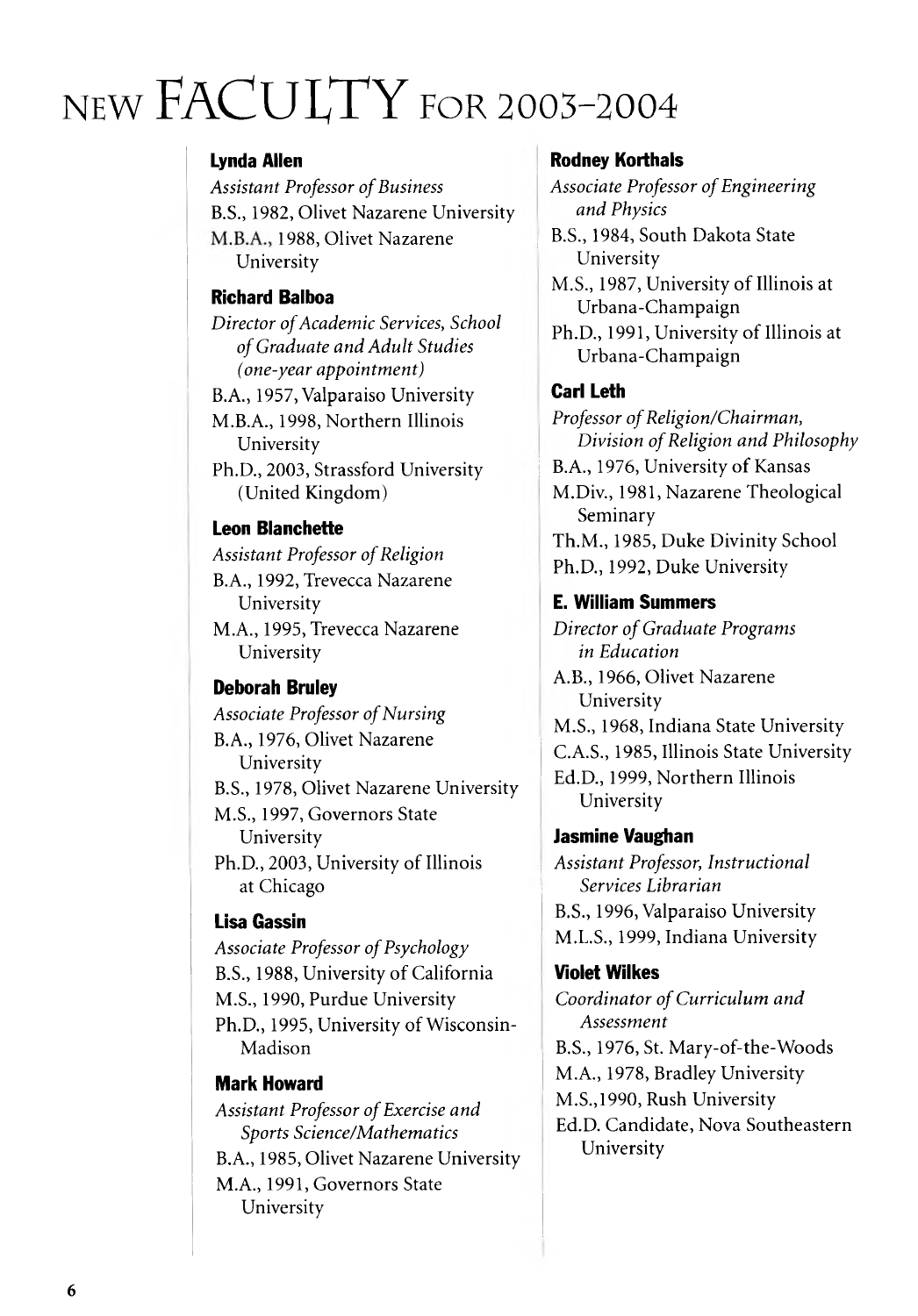# NEW PROFESSIONAL ATHLETICS STAFF FOR 2003-2004

#### **Benjamin McLain**

*Assistant Athletic Trainer/Clinical Coordinator* B.A., 1999, Olivet Nazarene University M.B.A. Candidate, Olivet Nazarene University

# NEW STAFF FOR 2003-2004

**Craig Bishop** *Director of Public Safety* 

**Myra Blay** *Student Accounts Coordinator*

**Jeff Boyd** *Regional Student Services Counselor, School of Graduate and Adult Studies, Schaumburg Office*

**Dustin Corlett** *Building Services*

**Gary Dearth** *PC Repair*

**Jacob Garrett** *Network Manager, Computer Services*

**David Harris** *Building Services*

**Sandra Harris** *Interlibrary Loan/Periodicals Assistant, Benner Library*

**Scott Hughes** *Visit Coordinator,* **Office of Financial Aid** 

**Nathan Johnston** *Admissions Counselor*

**Janet Keiser** *Secretary, Department of Business* 

**Pam Kreft** *Building Services* **Linda Lagesse** *Building Services*

**Matthew Lukas** *Moving and Grounds Department*

**Dianna Lyles** *Accounts Payable Assistant*

**Craig Manes** *Admissions Counselor*

**Matthew Odom** *Resident Director, Nesbitt Hall*

**Lauren Perry Director of Guest Services,** *Office of Admissions* 

**Gordon Pitcher** *Building Services*

**Christopher Price** *Information Facilities Technician, Computer Services*

**Megan Skinner Graduation Specialist, School of** *Graduate and Adult Studies*

**Valerie Slinker** *Building Services*

**Douglas Thomas** *Visit Coordinator, Office of Financial Aid* 

**Richard Tran** *PC Repair*

**William Ziemer** *Plumbing Department*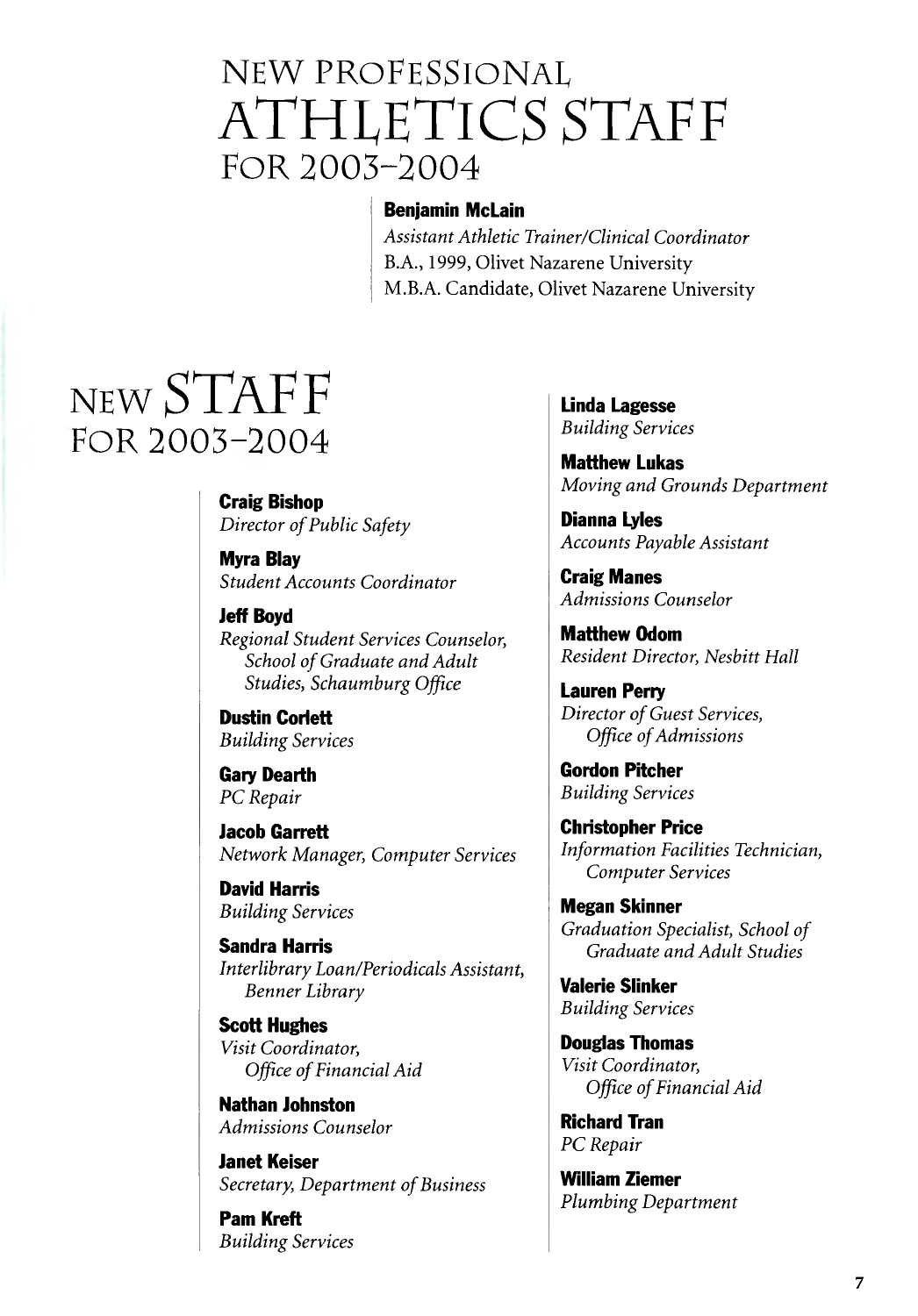# FACULTY AND STAFF RECOGNITIONS FOR 2003-04

#### **T** PUBLISHED  $\blacksquare$ . MATERIALS

#### **Robert Branson**

ARTICLE: "Why Did the Serpent Speak to the Woman and Not to the Man?" *Jerusalem Center Journal.*

#### **Dale Hathaway**

ARTICLE: "Birthday Lies." *Mathematics Teacher* (April 2003): 244-47.

#### **Craighton Hippenhammer**

BOOK CHAPTER: "Militant Segregationists, Control Freaks, and Techno-Believers" in *Expectations of Librarians in the 21st Century,* Westport, Connecticut: Greenwood Press, 2003, 191-96.

SHORT STORY: "The Third Protector," *Dreams & Visions: New Frontiers in Christian Fiction,* Orillia, Ontario: Skysong Press, 13-19.

#### **Janice Hockensmith**

ARTICLE: "Veritas, Romania" (describes Olivet's undergraduate Social Work international field placement program). Association of Baccalaureate *Social Work Program Directors Journal* (spring 2003).

#### **Elliot Johnson**

BOOK CHAPTERS: "God's Rescue Squad: Flaving a Heart for the Lost" and "Tools of the Gifted: Practicing Good Stewardship" in *Dorm Room Devotions,* Beacon Hill Press, 2002.

BOOKS: *Character Illustrated, Lessons in Leadership,* and *Sprmg Training.* Cross Training Publishing; *Home Field Advantage for Kids.* Xulon Press.

#### **Karen Lea**

ARTICLE: "Motivation and Teaching Adults to Teach." *Critical Issues in Teacher Education,* 2003,17-22.

#### **Stephen Lowe**

BOOK CHAPTER: "Baron of the Golden Age" in *Golf's Greatest Eighteen*, New York: Contemporary Books, 2003.

ARTICLE: "Showman Without a Stage." *GolfWorld* (August 9, 2002): 40-44.

ARTICLE: "Show Time." *G olf Magazine* (February 2003): 80-81.

ENCYCLOPEDIA ENTRIES: "Walter Hagen" and "Bobby Jones." *The Scribner Encyclopedia o f American Lives.* Vol. 1. New York: Charles Scribner's Sons, 2002.

#### **Constance Milton**

ARTICLE: "Structuring meaning through new languaging: Going beyond the ethics of caring." *Nursing Science Quarterly* 16.1 (2003): 21-24.

ARTICLE: "A graduate curriculum guided by human becoming: Journeying with the possible." *Nursing Science Quarterly* 16.3 (in press).

#### **Robert Smith**

FACULTY GUIDE: "History and Polity of the Church of the Nazarene." Kansas City: Clergy Services, 2002.

#### **Richard Thompson**

BIBLE COMMENTARY SECTIONS: *Illustrated Bible Life* (spring 2003), 47-49, 57-59, 62-64; "The Social Outcast in Luke," *Illustrated Bible Life* (winter 2002-2003), 16-17; *Illustrated Bible* Life (fall 2002), 3-6, 8-11, 14-16, 24-26.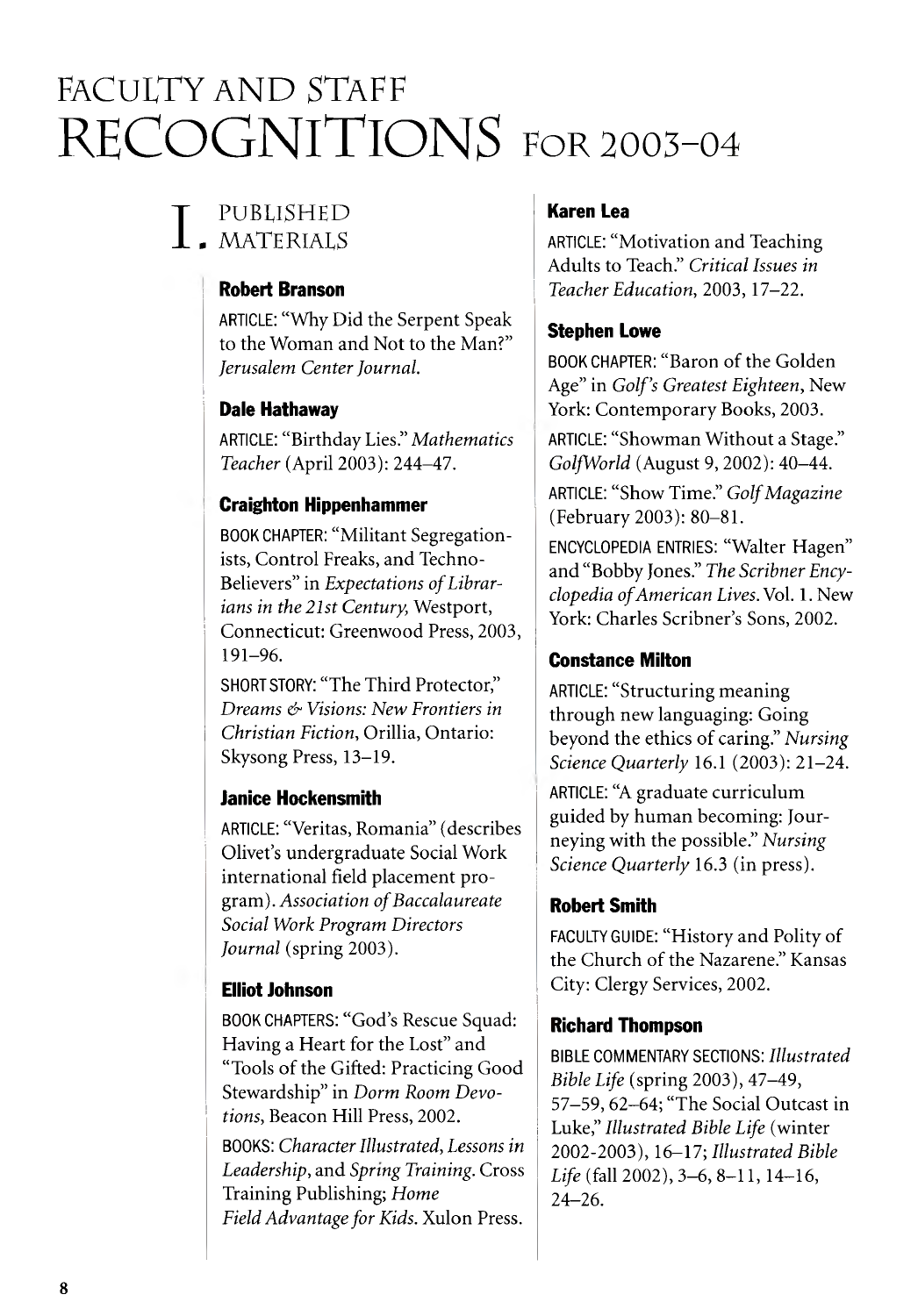#### the Participation in Participation<br>Activities, Unpublishe<br>Papers Recitals Trave!  $\blacksquare$  professional/scholarly ACTIVITIES. UNPUBLISHED PAPERS, RECITALS, TRAVEL

#### **Gerald Anderson**

Recorded solo CD project, *Classic Hymns,* produced by Olivet,

judge, Chicago-Area Music Teachers Association Piano Auditions, Chicago, April 2003.

Master Class, Kankakee Valley Music Teachers Association, April 2003.

#### **Douglas Armstrong**

Conducted research with Dr. jean'ne Shreeve, University of Idaho: "Synthesis of Fluorine-Containing Ionic Liquids," summer 2002.

#### **David Atkinson**

Traveled to St. Petersburg, Russia, and to Scandinavia, july and August 2002.

#### **Karen Ball**

Served as a faculty member at American College of Musicians.

Adjudicated National Piano Guild Auditions.

Concerts performed at Dwight Methodist Church, Fishkill Church of the Nazarene (New York), and joliet First Church.

#### **Jeffery Bell**

Conducted and accompanied combined choirs from Olivet, Taylor University, Indiana Wesleyan University, and Anderson University at 28th Annual Praise Gathering for Believers, Indianapolis, Indiana, October 2002.

Bass soloist for Mozart's *Requiem,* Kankakee Valley Symphony Orchestra and Chorus, February 2003.

#### **Rebecca Belcher**

Paper, "George Herbert: The joyful

Life of a Protestant Catholic," Tennessee Philological Association. Panel reviewer for Illinois State

Board of Education English Language Arts Program reviews.

#### **Rose Bigler**

Chaired presidential session, "Racial Segregation of Schools and Communities: Implications for Social Disorganization and School Violence," American Society of Criminology meeting, Chicago, November 2002.

Chaired panel discussion, "Mass Media: Informing the Public," Academy of Criminal justice Sciences, Boston, Massachusetts, March 2003.

#### **Ray Bower**

Received certificate from the Association of Nazarene Sociologists for recognition of work in sponsoring award-winning research.

#### **Robert Branson**

Presented paper, "The Serpent, the Woman, and Culture," at the Midwest Region Society of Biblical Literature meeting, Calvin College, Grand Rapids, Michigan.

#### **Stephen Brown**

Member of Illinois Articulation Initiative, a panel which sets up guidelines for transferring coursework within Illinois.

#### **Gregg Chenoweth**

Research presented at 2002 National Communication Association convention, "Communication During Innovation: A Comparison of Religious and For-Profit Workers," Miami Beach, Florida.

Speaker for 21<sup>st</sup> Annual Illinois Guidance Counselors Luncheon: "Three Reasons to Refer Journalism Students to ONU," March 2003.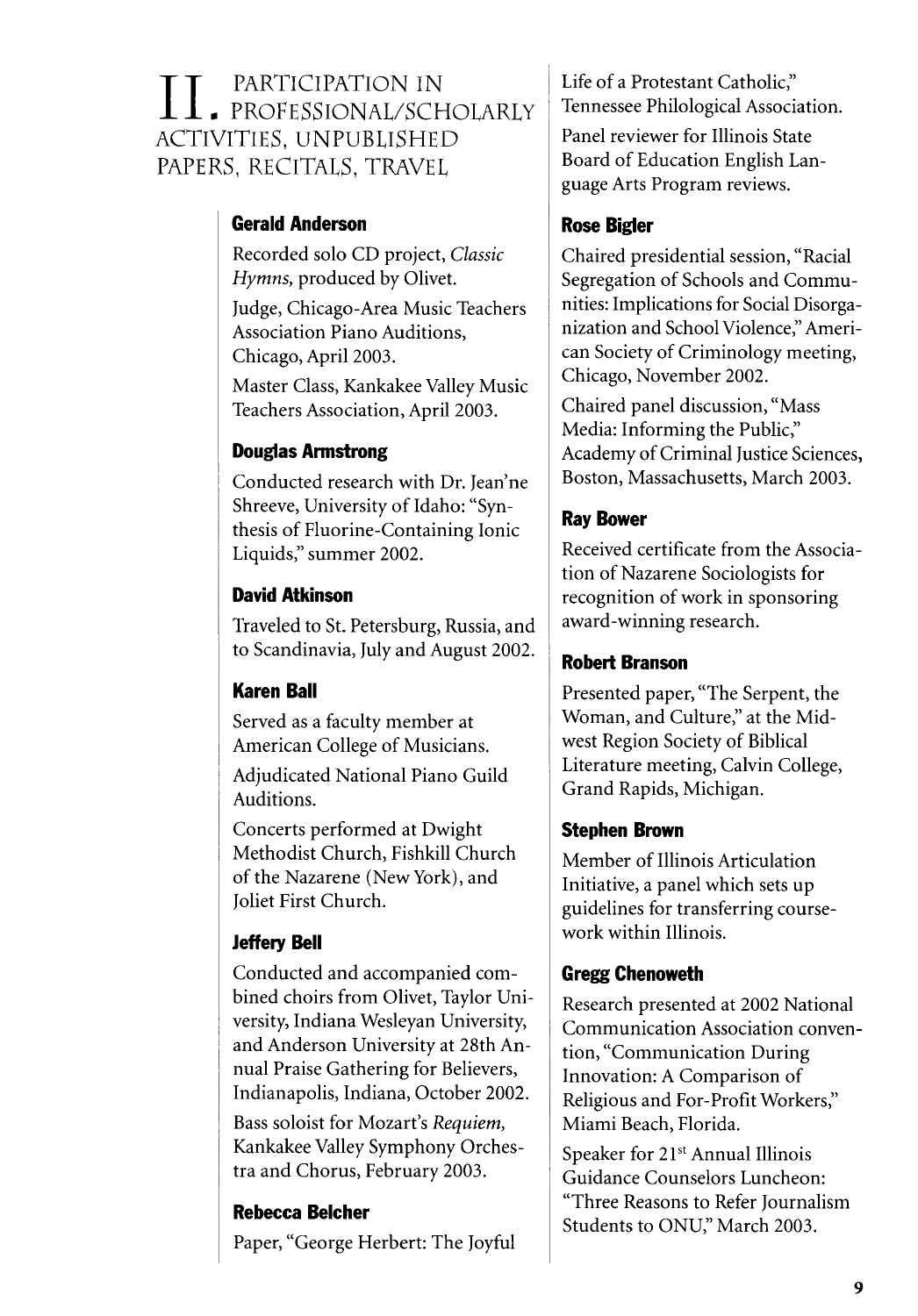#### $\prod$  , participation in professional/<br>unpublished papers, recitals, travel<br>— continued  $\bullet$  SCHOLARLY ACTIVITIES, UNPUBLISHED PAPERS, RECITALS, TRAVEL — CONTINUED

Speaker for Church of the Nazarene Missions Day for Eastern Michigan District: "Missions and Calling," Howell, Michigan, March 2003.

Speaker for Warren Woods Church of the Nazarene's Faith Promise Campaign, "Minority Power," June 2003.

#### **Jerry Cohagan**

Co-authored a play, *Sweet River County,* which has been optioned for production in repertory by the performing troupe Mad Dogs & Englishmen.

#### **Don Daake**

Presented paper, "Summer Sales Internship: An Agent of Personal Change? An Exploratory Empirical Study of the Southwestern Company's Summer Sales Program," co-authored with Patrick Roach, Southwestern Company, at 2003 Christian Business Faculty Association meeting, Boise, Idaho.

Named to summer 2003 faculty for International Business Institute held in Europe; will serve as associate managing director for the program.

#### **William Dean**

Abstractor for *Religious and Theological Abstracts.*

#### **Paul Dillinger**

Completed doctoral dissertation, "Social Interest, Career Choice, and Prosocial Behavior of College Students."

#### **Susan Draine**

Presented "Program Management" to chief nurses, United States Air Force Reserve, luly 2002.

#### **Juliene Forrestal**

Retreat leader, United Methodist Women's Spiritual Life Retreat, "How To Become a Contagious Christian," September 2002, Oakbrook, Illinois.

Panel presentation: "Enhancing Pedagogies and Building Community with Technology," Illinois Association of Teachers of English fall conference, | Springfield, Illinois, October 2002.

Sermon, "Playing Dress-Up," Manteno United Methodist Church, January 2003.

#### **Diane Fox**

Member, Virtual Reference Committee of the Heritage Trail Library System; members received the system-wide Stewardship Award at the end of 2002-2003 fiscal year.

#### **Dwight Ginn**

Worked with several students on two research projects: (1) measurement of the RNA/DNA ratio of fish larvae and (2) determination of the genotypes of the human ABO blood types using the polymerase chain reaction.

#### **Daniel Green**

Presented "A Calculus Project That Really Makes Cents" at the 2003 annual meeting of the Illinois Section of the Mathematical Association of America.

#### **William Greiner**

Created a multimedia presentation for Marci Whitney-Schenck on "Christian Art and Music in Today's Culture" for three group exhibitions.

Board member, Christianity and the Arts and National Council of Art Administrators.

#### **Dale Hathaway**

Appointed table Leader for AP Calculus reading, Fort Collins, Colorado, June 2003.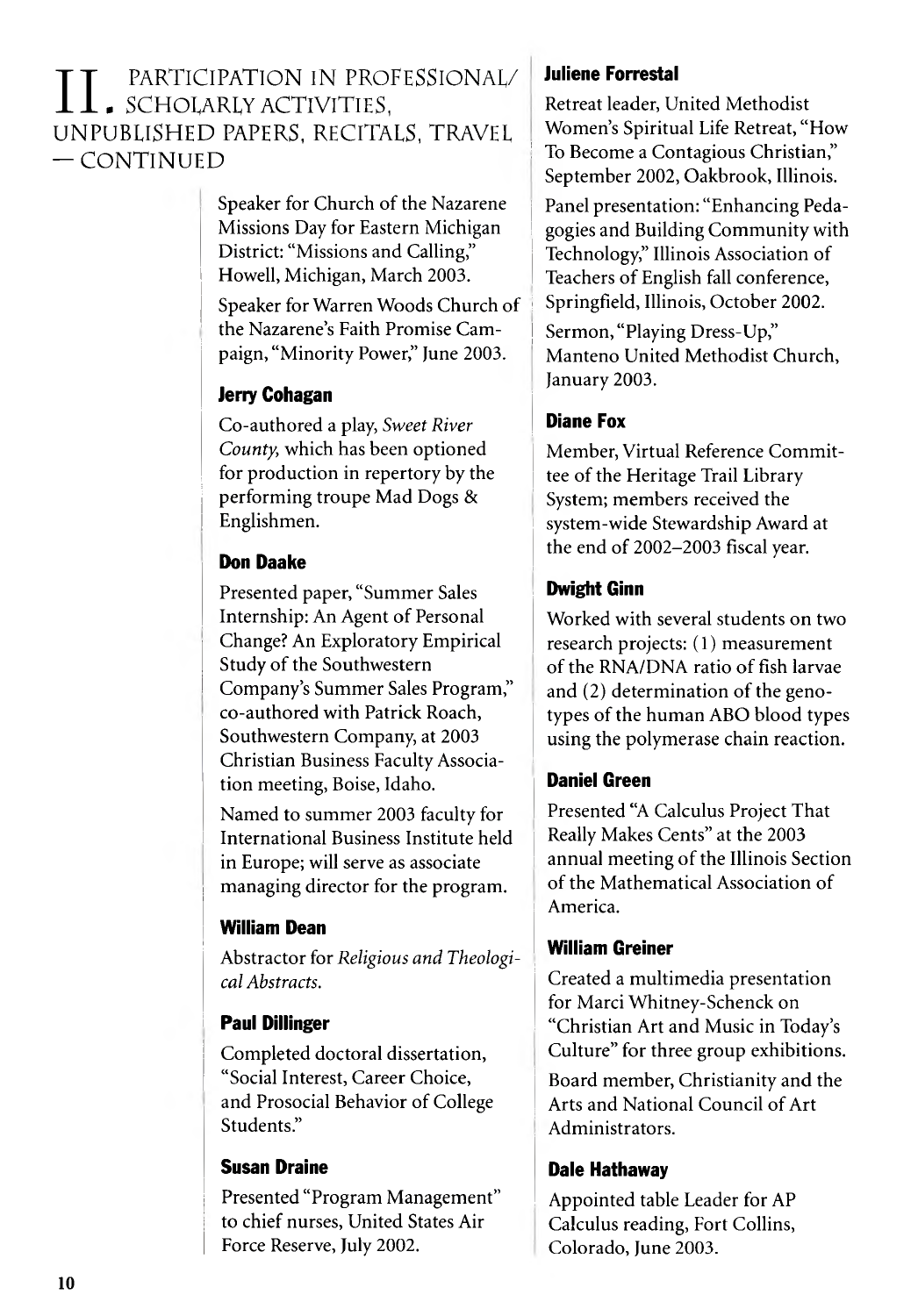Presented paper, "A Puzzle Cube Group," at the national Mathematical Association of America meeting, January 2003, Baltimore, Maryland.

Member, Board of Directors, Association of Christians in the Mathematical Sciences.

#### **Craighton Hippenhammer**

Gave historical Lecture, "House of a Thousand Candles: The Research Process," Antiquarian & Historical Society of Culver, September 28,2002.

President, Heritage Trail Library System Board of Trustees.

#### **Janice Hockensmith**

Presented paper, "Innovative Exchange Creates Global Continuing Education," at the National Association of Social Workers Illinois Chapter conference, Springfield, Illinois, September 2002.

Participated in the Katherine Kendall International Social Work Education Technology project.

Appointed to Association of Baccalaureate Social Work Program Directors (BPD), International Committee by the president of BPD.

Member of Alumni Board, University of Illinois School of Social Work.

#### **Ralph Hodge**

Inducted into Chicagoland Collegiate Athletic Conference Hall of Fame, October 2002.

Named 2003 CCAC Basketball Coach of the Year and 2003 Illinois Basketball Coaches Association NAIA Illinois Coach of the Year.

#### **LaVeme Jordan**

Workshop presentation, "Making Narrative Therapy Come Alive Using Great Literature," Illinois Counseling Association Conference.

Presented "Group Therapy: One Way to Offer Services During a Lean Funding Period," Kankakee-area chapter of Illinois Counseling Association.

President of Illinois Counselor Education and Supervision, 2002-2003.

#### **Thomas Knowles**

Gave presentations at the Activities Integrating Mathematics and Science fall 2002 conference and Midwest Association of Teacher Educators spring 2003 conference.

#### **Karen Knudson**

Faculty moderator at annual convention of Sigma Tau Delta, an international English honor society, March 2003 in Cincinnati, Ohio.

#### **Gary Koch**

Presented "Assessment and the Application Process: What Are We Afraid Of?" at the 2002 Association for Counselor Education and Supervision conference.

#### **Paul Koch**

Presented paper, "The Meaning of Biblical/Christian Metaphors in Economic Analysis and Instruction," at the Christianity and Economics: Integrating Faith and Learning in Economic Scholarship conference, Baylor University, Waco, Texas, November 2002.

Traveled to Finland, Russia, and the Netherlands, summer 2002, and taught in the International Business Institute program.

#### **Michael LaReau**

Presented poster session on "Anger Management for Grade-School-Age Children" at the National Association of Social Workers (NASW) Statewide Conference, Springfield, Illinois, September 2002.

Led workshop, "Diversity in Social Work," at Calumet District NASW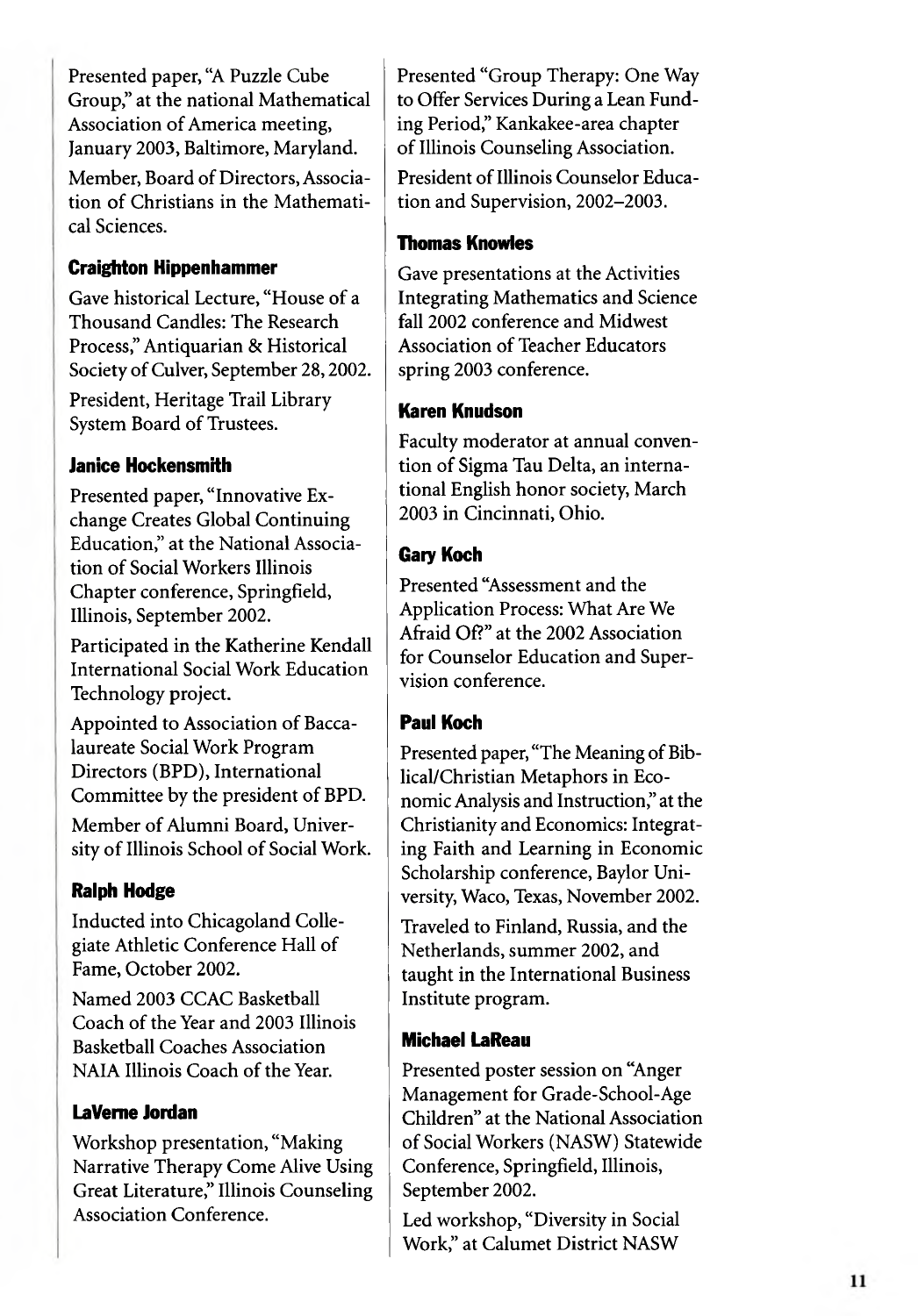#### $\prod$  , participation in professional/<br>unpublished papers, recitals, travel<br>— continued . SCHOLARLY ACTIVITIES, UNPUBLISHED PAPERS, RECITALS, TRAVEL — CONTINUED

meeting, March 2003.

Elected Calumet NASW District chairman for next two years.

#### **Karen Lea**

Treasurer, Illinois Association for Teacher Education in Private Colleges.

American Association of Colleges for Teacher Education conference paper reviewer for 2003-2004.

Presented papers, "Meeting the Needs of Middle School Students" and "The Dispositions Puzzle," at the 2003 Midwest Association of Teacher Educators meeting.

Presented paper, "Solving the Assessment Dispositions Puzzle Together," at the 2002 Illinois Association of Teacher Education meeting.

Presented paper, "Illinois Program Review Panel Member Training," at the 2002 Illinois State Board of Education meeting.

#### **Gregory Long**

Conducted summer research with two students (funded by Elbert Pence and Fanny Boyce Undergraduate Summer Research Experience Award): (1) "The effects of cadmium and calcium on protein kinase C: alternative methods," summer 2002 and (2) "The effects of cadmium on alkaline phosphatase," summer 2003.

#### **Barbara Martinez**

Served as evaluator for Foreign Language Standards for National Council for Accreditation of Teacher Education.

Served on the Foreign Language Program Report Review Panel for the Illinois State Board of Education.

#### **Jay Martinson**

Speaker, "Incorporating service learning as a tool to connect college students to the cause of reducing stigma toward marginalized others," Annual National Alliance for the Mentally 111, Chicago, Illinois.

#### **Shirlee McGuire**

Traveled with ten Sigma Tau Theta students to the Sigma Tau Delta International convention in Cincinnati, Ohio, in March 2003. This is the second time in three years that Tau Theta was selected as the strongest national chapter in Sigma Tau Delta.

#### **Constance Milton**

Selected as a fellow in American Association of Critical-Care Nurses Leadership for Academic Nursing program supported by Helene Fuld Health Trust for emerging administrators in baccalaureate and graduate nursing programs.

Gave presentations on nursing ethics and nursing theory at Copenhagen University (Copenhagen, Denmark), Malmo University Care Hospital and Malmo University (Malmo, Sweden), and Karolinska Institute (Stockholm, Sweden), October 2002.

Presented paper, "A Graduate Curriculum Guided by Human Becoming: Journeying with the Possible," at the International Qualitative Research Colloquium, Loyola University (Chicago), September 2002.

Advanced cardiac life support instructor, American Heart Association.

#### **Kashama Mulamba**

Served as secretary of the Applied Linguistics Committee, Midwest Modern Language Association.

#### **Ivor Newsham**

Peer/Reviewer (team chair) with Higher Learning Commission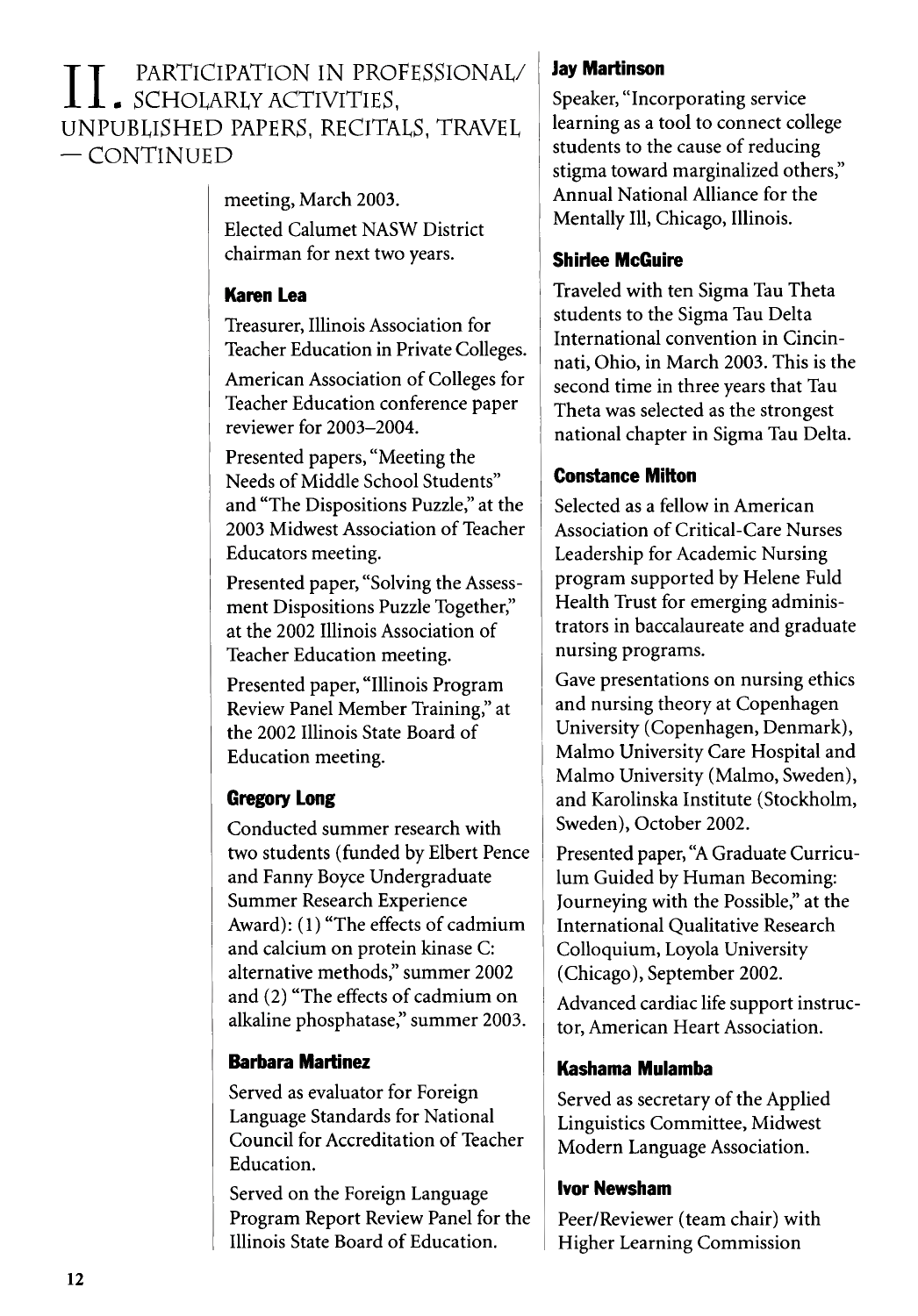accrediting/evaluation teams to Lakeland College, August 2002, and Ferris State University, October 2002, for focused visits.

Member of Higher Learning Commission (HLC) Eligibility Process Review for American Public University System from November 2002 to April 2003 and member of HLC Accreditation Review Committee for three institutions, spring 2003.

#### **Kent Olney**

Gave keynote address, "Effective Communication," at the Bourbonnais Upper-Grade Center Conference for Parents, October 2002.

#### **Dale Oswalt**

Gave presentation at the Midwest Conference for Teacher Educators.

#### **Max Reams**

Reviewed earth science text and a physical geology lab manual for national publishers.

#### **Donald Reddick**

Served as music coordinator and musician for the Nazarene Laymen's Conference, Nashville, Tennessee, July 2002.

#### **Fran Reed**

Elected president of Illinois Teacher Education Division of the Council for Exceptional Children.

#### **Diane Richardson**

Reviewer for professional designer portfolio contest at Ethan Allen in Morrison, Illinois.

Membership chair, Council of Administrators of Family and Consumer Sciences.

#### **Brock Schroeder**

Presented paper, "Restoration of a Dinosaur: Criterion Dynascope," at the Great Lakes Planetarium Association annual meeting, October 2002, Menasha, Wisconsin.

#### **Joseph Schroeder**

Presented paper based on teaching work at Olivet and Michigan State University, "Alternative Approaches to Teaching Extended Surface Heat Transfer," with Craig Somerton at American Society for Engineering Education annual conference, Nashville, Tennessee, June 2003.

#### **Sara Spruce**

Presented paper, "Write On! Exemplary Teaching Practices in Field Experience Classrooms," at Midwest Regional Association of Teacher Educators meeting, Terre Haute, Indiana, April 2003.

#### **Gary Streit**

Chaired teams for North Central Association's Higher Learning Commission (HLC) to University of Michigan-Dearborn and Upper Iowa University in Hong Kong, September 2002; to Concordia University, Milwaukee, Wisconsin, February 2003; and to Ohio Dominican University, Columbus, Ohio, April 2003.

Member, HLC's Institutional Accreditation Council and Council for Christian Colleges and Universities' Chief Academic Officers' Leadership Team.

Consultant/Visiting professor, doctor of education program, Trevecca Nazarene University, summer 2003.

Presenter, "Quality Within Context: Issues of Global Accreditation," International Board of Education, Church of the Nazarene, Millennial Conference, Nashville, Tennessee, February 2003.

#### **Marla Streit**

Presented papers at the Illinois Association of Teachers of English Conference (state level), Eastern Illinois University, Charleston,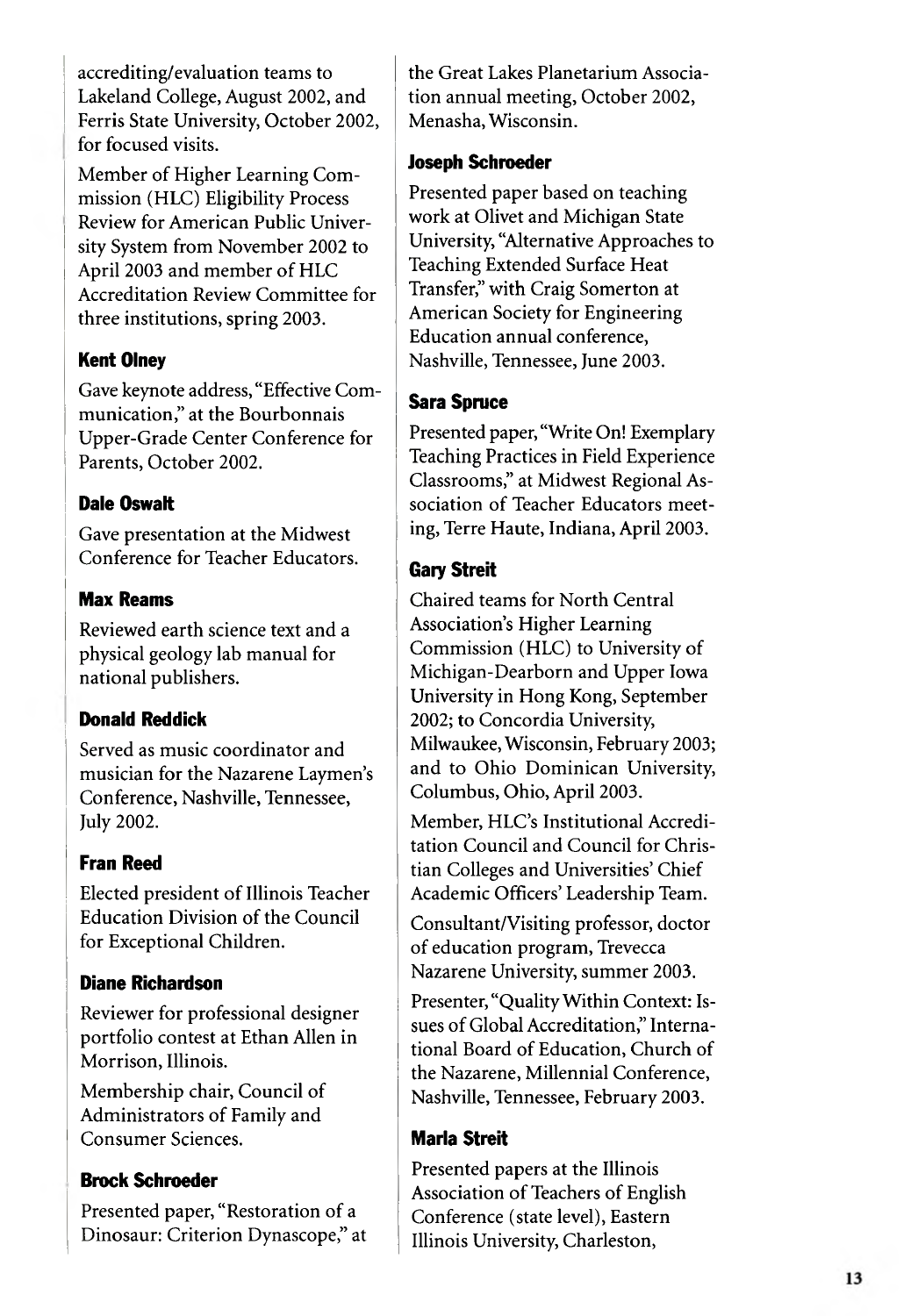#### II, PARTICIPATION IN PROFESSIONAL/<br>Unpublished Papers, recitals, travel<br>— Continued  $\bullet$  SCHOLARLY ACTIVITIES, UNPUBLISHED PAPERS, RECITALS, TRAVEL  $-$  CONTINUED

Illinois, and the Midwest Regional Association of Teacher Educators meeting (regional level), Indiana State University, Terre Haute, Indiana.

Participated in panel discussion at livet's first annual Honors Weekend.

#### **Richard Thompson**

Presented paper, "A Response to 'Communal Holiness: An Afrocentric Perspective on Sanctification in 1 Corinthians,'" at the Wesleyan Theological Society meeting, March 2003, Asbury Theological Seminary, Wilmore, Kentucky.

Treasurer, Chicago Society of Biblical Research.

#### **Stan Tuttle**

Conducted several workshops concerning Operation Iraqi Freedom for Olivet's Political Science classes and for a private K-12 school, March 2003.

#### **David Van Heemst**

Selected to serve as a member of the Illinois Criminal fustice Information Authority as an evaluator of criminal justice programs in Illinois.

#### **Connie Walker**

Workshop roundtable discussion on teacher dispositions presented at the regional American Association of Colleges for Teacher Education (AACTE) conference and the Midwest AACTE spring conference.

#### **Judith Whitis**

Served as Illinois State Board of Education Content Standards panel reader in English language arts, January 2003 and summer 2003.

Member of team of three coordinators for Olivet's North Central Association self-study.

Presented session, "Using Web Pages to Promote Community," at fall conference of Illinois Association of Teachers of English, Springfield, Illinois, October 2002.

#### **Brenda Williams**

Named NCCAA National Coach of the Year, NAIA Region VII Coach of the Year, CCAC Coach of the Year, and NCCAA Region Coach of the Year.

Olivet's volleyball team successfully defended its NCCAA National Championship.

Member, NAIA National Tournament Committee, Volleyball NCCAA (vice president), and USA Volleyball Board of Directors (appointed to membership committee).

#### **Mark Williams**

Conducted seminar, "Removing the Shackles," a workshop on budgeting and financial management, at Medaryville Correctional Institute, November 2002.

#### **Sue Williams**

Panel member at Illinois Association of Teachers of English conference on using technology to teach creative writing, fall 2002.

Attended training workshop with Illinois State Board of Education to serve as program reviewer for state accreditation in English education.

Reviewed book, *Writing Matters,* a new composition text for McGraw-Hill Publishers.

#### **David Wine**

Led seminar, "Dynamic Wesleyan Ministry: Principles for the 21st Century," Church of the Nazarene Millennium Three Conference,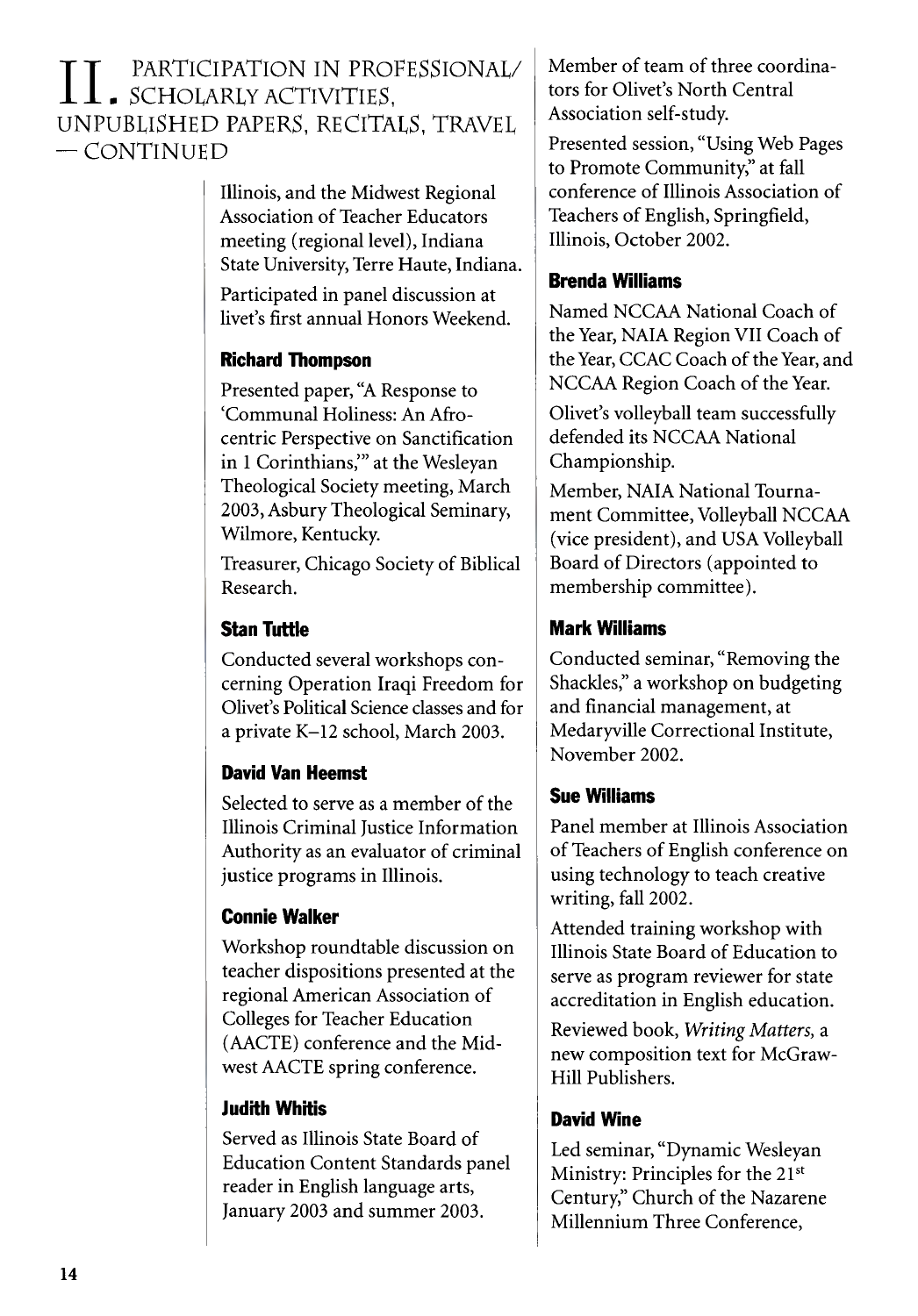February 2003, Nashville, Tennessee.

Participated in Nazarene Christian Education Leaders Collaboration, July 2003, Columbus, Ohio.

Youth for Christ resource guest for staff enrichment day, March 2003.

#### **Norma Wood**

Chaired team of accreditation visitors for the Commission on Collegiate Nursing Education to Bellin College, Green Bay, Wisconsin, April 2003.

Made accreditation consultation visits for baccalaureate programs at Trinity Christian College and St. Anthony College of Nursing.

Consulted with Point Loma Nazarene University to assist with preparation for initial accreditation of master's degree in nursing program.

#### **Neal Woodruff**

Completed doctoral thesis, "The Acoustic Interaction of Voices in Ensemble: An Inquiry into the Phenomenon of Voice-Matching and the Perception of Unaltered Vocal Process."

# **Ill** ADVANCED DEGREES EARNED

#### **Paul Dillinger**

Psy.D., Adler School of Professional Psychology

#### **Anthony Grimm**

M.B.A., Olivet Nazarene University

**Michael LaReau** M.A.E., Olivet Nazarene University

**Thomas Middendorf** M.A.P.C., Olivet Nazarene University

**Jeffrey Rice** M.B.A., Olivet Nazarene University

**Neal Woodruff** D.M.A., University of Oklahoma

#### **IV** RECOGNIT RECOGNITIONS AND SERVICE TO COMMUNITY

#### **Mary Anderson**

Chairwoman, Marketing Committee for the Illinois Small College Placement Association (ISCPA).

Received \$500 ISCPA scholarship to attend the American Association for Employment in Education conference in San Diego, Calif.

Zonta volunteer for Kankakee Gallery of Trees.

#### **Catherine Anstrom**

President, South Suburban Dietetic Association, 2003-2004.

#### **David Atkinson**

President, Kankakee Valley Audubon Society.

#### **Rebecca Belcher**

Local Professional Development Committee community member for Noel LaVasseur School.

#### **Jeffery Bell**

Music director of Olivet's production of *Fiddler on the Roof,* February-March 2002.

#### **Darcel Brady**

Member, Board of Directors, Center for Re-Creation and Family Training (CRAFT).

Works with the Eagles Program (CRAFT) at Smith School in Hopkins Park, Illinois.

#### **Don Daake**

Vice president and board member, Kankakee River Valley Symphony Orchestra.

Named Kankakee Community Advisory Panel facilitator for 2003-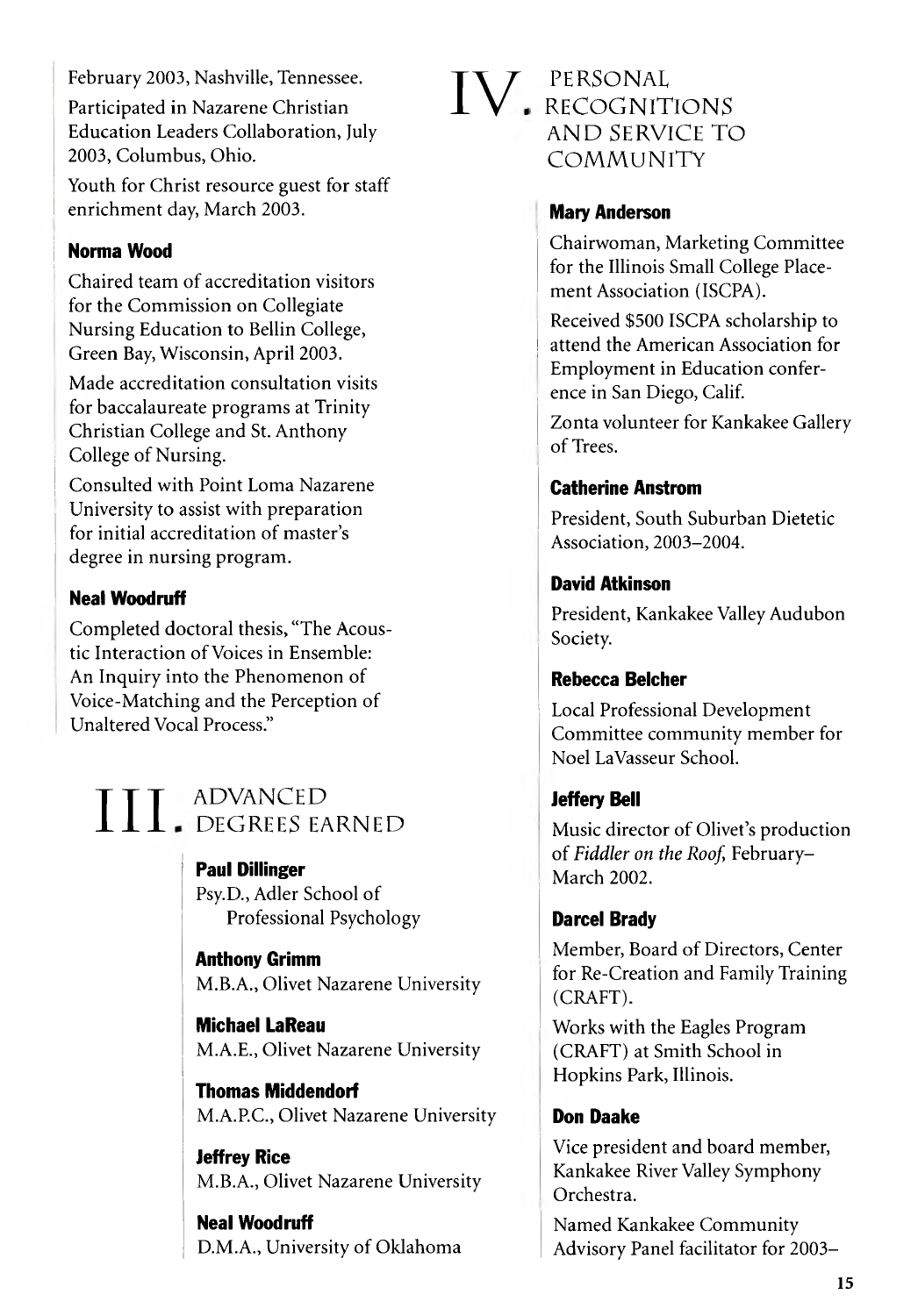# $\text{IV}$  PERSONALRECOGNITIONS<br>IV . AND SERVICE TO COMMUNITY — CONTINUED

2004 to facilitate community dialogue between the Rohm & Haas Company and Cognis Corporation and community representatives.

#### **William Dean**

Presented a lecture on Iraq to the Twentieth Century Club, Kankakee, March 2003.

#### **Susan Draine**

Awarded a Meritorious Service Medal from and promoted to lieutenant colonel in the United States Air Force Reserve.

#### **Efton Elliott**

President of Chicago Southland Model A Club.

#### **Diane Fox**

President, Kankakee-Area Library Association.

Trustee, Bourbonnais Public Library District.

#### **Frank Garton**

Board member, Kankakee County chapter of American Red Cross.

#### **Nate Gwin**

Member and group tour leader, Master Gardeners of Illinois (led a tour though Olivet's gardens and landscapes)

#### **Ralph Hodge**

Speaker for Career Day at Bradley Central School.

#### **Elliot Johnson**

Named College Coach of the Year by the Pitch and Hit Club of Chicago.

#### **LaVerne Jordan**

Kankakee County board representative, Illinois Counseling Association Governing Board.

#### **Thomas Knowles**

Member, French Scholarship Selection Committee, Kankakee High School.

#### **Dianna Lyles**

Junior varsity cheerleading coach and board trustee for Bradley Lions Football League.

#### **Michael Morgan**

Serves on Bourbonnais Elementary District No. 53 Behavioral Intervention Policy Review Committee.

Member, Kankakee High School French Scholarship Advisory Committee.

#### **Timothy Nelson**

Judge for Kankakee Valley Music Teachers Association Music Camp Scholarship Competition, April 2003.

#### **Max Reams**

Volunteer chaplain (with wife, Carol) at Riverside Hospital's Westwood Oaks and Butterfield Court.

Hosted a science talk with Noel LaVasseur Elementary School students, March 2003.

#### **Justin Knight**

Speaker at the Kankakee County Health Department's Dare To Be Yourself teen conference.

#### **Dianne Schaafsma**

President of Momence School Board (serves on Finance, Scholarship, and Policy committees).

Treasurer, Community Alliance.

Member, Provena St. Mary's Foundation Planned Giving Committee.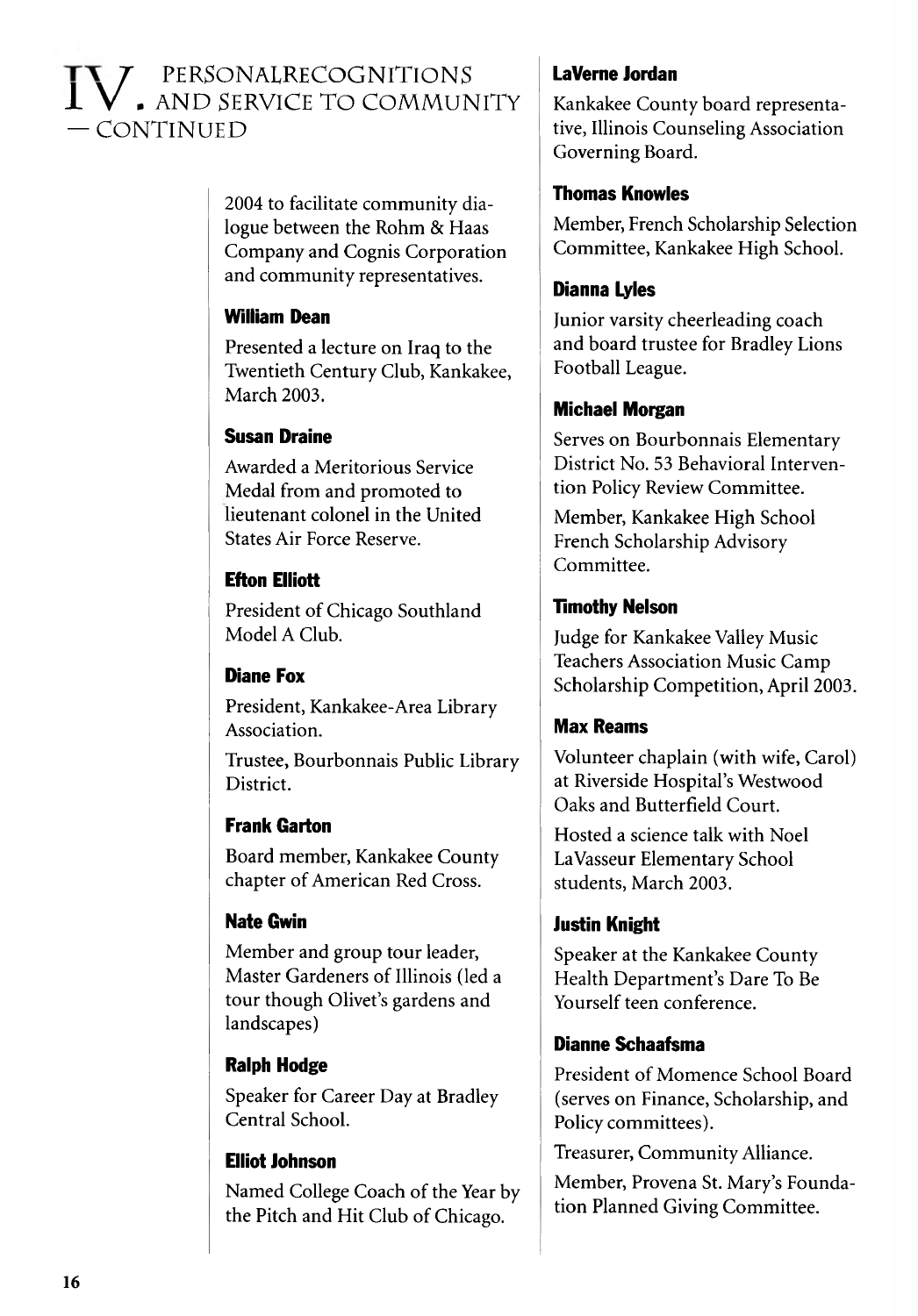Member, Hospice of Kankakee Valley Board (Finance Committee).

#### **Jeff Schimmelpfennig**

Member, CCAC Executive Committee and Kankakee Thanksgiving Tournament Basketball Committee.

#### **Joseph Schroeder**

Member, Kankakee Valley Symphony Orchestra.

#### **Sara Spruce**

Member, Two Rivers Reading Council, Delta Kappa Gamma Women Educators Society, Upsilon Chapter, and Kankakee Community School District 111 Gifted Advisory Council.

Named Olivet's 2002 Faculty Member of the Year.

#### **Amy Steinacker**

Graduated airman, first class, from basic training at Lackland Air Force Base.

#### **Vicki Trylong**

Translator for the order of nuns at Provena St. Mary's Hospital/The Servant Sisters of the Holy Heart of Mary.

Member, Kankakee County Hispanic Partnership.

#### **Connie Walker**

Member, LaGrande Division of United Way and Zonta International Women's Club.

#### **Sue Williams**

Member, Local Professional Development Committee for Alan Shepherd School, Bourbonnais.

#### **Neal Woodruff**

Directed pit orchestra for Olivet's production of *Fiddler on the Roof,* February-March 2002.

RECOGNITION FOR YEARS OF SERVICE

*Faculty*

```
Staff
```
**30 YEARS** Gary Streit **35 YEARS** Paul Christensen

**25 YEARS** Gerald Anderson Kathryn Boyens Brenda Patterson

David Romer

**25 YEARS**

**20 YEARS** Dan Farr Marsha Smith Ghedam Sultan

**20 YEARS**

Brian Allen

**15 YEARS** William Greiner Michael LaReau Carol Maxson

#### **10 YEARS**

Ron Dalton Daniel Green Janice Hockensmith Thomas Knowles Stephen Lowe Jay Martinson Glen Rewerts David Van Heemst Noel Whitis

#### **5 YEARS**

Diane Fox Ralph Goodwin Gary Newsome Douglas Porter Brenda Williams

#### **15 YEARS**

Bonnie Ballinger Larry Breeck Greg Bruner Mary Cary Keith O'Dell

#### **10 YEARS**

Ryan Craig Linda Grady Brent Long Arlene Reel Jonathan Vile Kelly Wellenreiter

#### **5 YEARS**

Darla Jensen Jodie Lindgren Cathy Lundmark Marsha Randall Linda Rantz Warren Rogers Zoe Seed Laura Winkle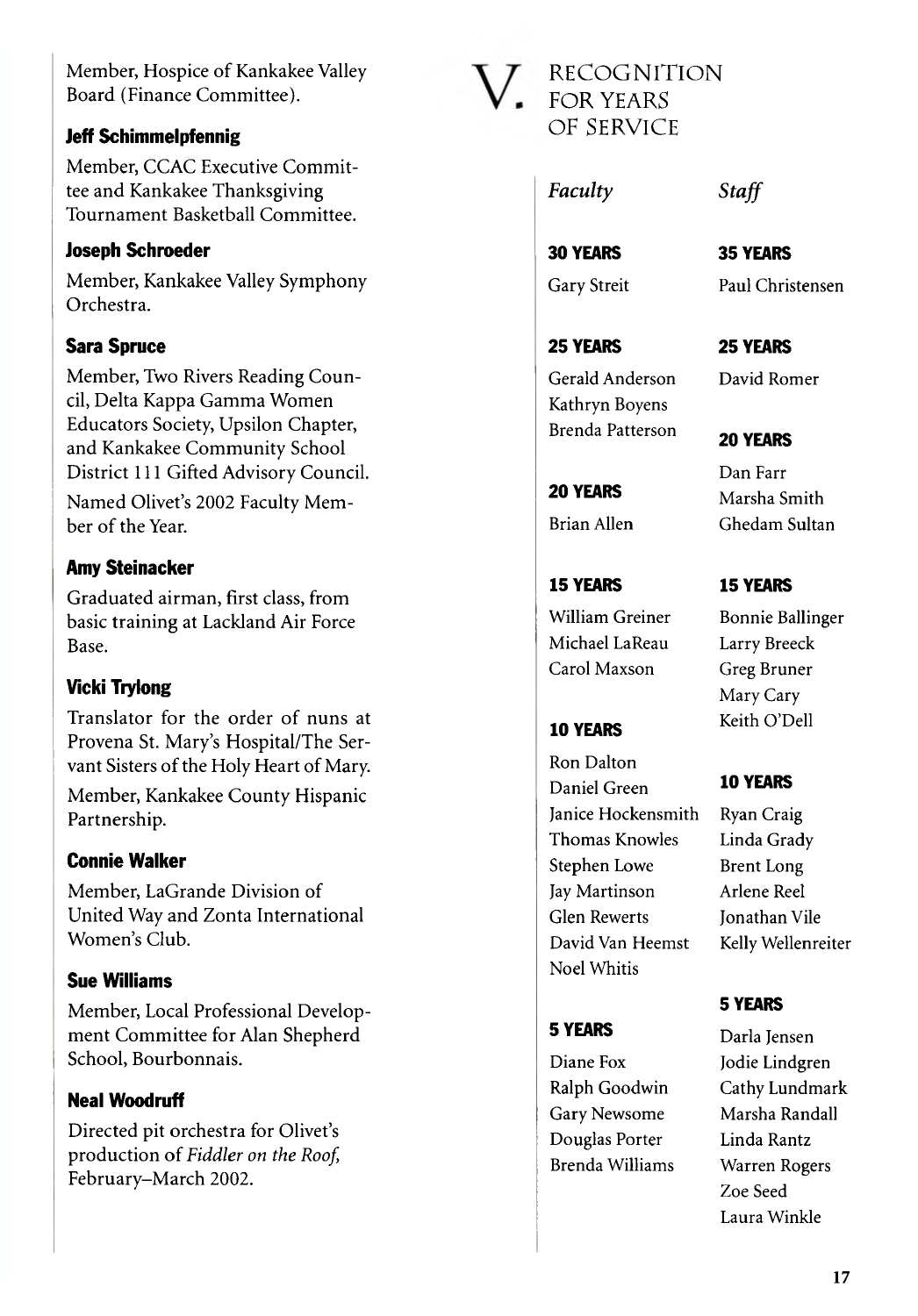# FaCULTy/STaFF MEMBER OF THE YEAR 1954-2002

#### **2002**

Dr. Sara Spruce Rev. Walter "Woody" Webb

#### 2001

Professor Amy Golyshko Mrs. Mary Anderson

2000 Dr. Richard Colling Mr. Brian Allen

**1999** Dr. Judith Whitis Mr. Wendy Parsons

**1998** Mrs. Kathy Boyens Mrs. Phyllis Harris

**1997** Mr. Larry Watson Mr. Gary Griffin

**1996** Professor Mike LaReau Mrs. Betty Elliott

**1995** Dr. Henry L. Smith Mr. David J. Pickering

**1994** Dr. Randal D. Johnson Mr. Darrell W. Bellomy

**1993** Rev. William Foote Mrs. Joyce Muhm

**1992** Professor Charlotte Keck Mr. Donald Keck

**1991** Dr. Harlow Hopkins Mrs. Mary Gates

**1990** Mr. Allan Wiens Mrs. Thelma Collins **1989**

Dr. Gerald Anderson Mrs. Connie Skinner

**1988** Mr. Frank Garton Mr. Dennis Seymour

**1987** Mr. Don Toland Mr. Jim Knight

**1986** Dr. Gary Streit Mr. Doug Perry

**1985** Dr. William Ellwanger Rev. John Mongerson

**1984** Dr. Harry Westfall Mr. Phil Richardson

**1983** Dr. Carolyn Sechrist Mr. and Mrs. Clifford Hayman

**1982** Dr. David Atkinson Rev. Gordon Wickersham

**1981** Mrs. Gunnell Jorden Mr. Pat Duncan

**1980** Dr. George Dunbar Mr. Richard Matheny

**1979** Dr. Joseph Nielson Mr. James Tripp

**1978** Dr. Harvey Collins Mr. Linford Marquart

#### **1977**

Mr. C.W. Ward / Dr. Richard Wirt Dr. William Hodges / Ms. Judy King

**1976** Dr. Max Reams Dr. Ted Lee

**1975** Dr. Harry Fulton Mr. Efton Elliott

**1974** Dr. Joseph Nielson Mr. James Tripp

**1973** Dr. William Bell Dr. L.A. Marquart

**1972** Dr. Otho Jennings Rev. Norman Moore

**1971** Dr. Ralph Perry Dr. Mervyn Goins

**1970** Professor Naomi Larsen Mr. Roy Brown

**1969** Dr. Mary Shaffer Ms. Esther Tripp

**1968** Professor Elbert Pence Mr. Charles Beatty

**1967** Dr. Vernal Carmichael Mr. William Bennett

**1966** Dr. John Hanson Mrs. Ruth Lane

**1965** Dr. Fordyce Bennett Dr. John Cotner

**1964** Dr. David Jones Mr. Charles Henderson

**1963** Dr. Vernon Groves Mrs. Gladys Corbett

**1962** Dr. Billy Hobbs Mrs. Dorothy Swearengen

**1961** Professor Gardner Walmsley Mr. Albert Brown

**1960** Professor Rockwell Brank Mr. Harlan Milby

**1959** Dr. Coral Demaray Mrs. Emily Reeves

**1958** Mr. Leonard Anderson Dr. Willis Snowbarger

**1957** Dr. Walter Larsen Dr. R.L. Lunsford

**1956** Dr. Clarence Grothaus Mr. Ed Brodien

**1955** Professor Leo Slagg Dr. Paul Schwada

**1954** Dr. D.J. Strickler Mr. Alyn Fletcher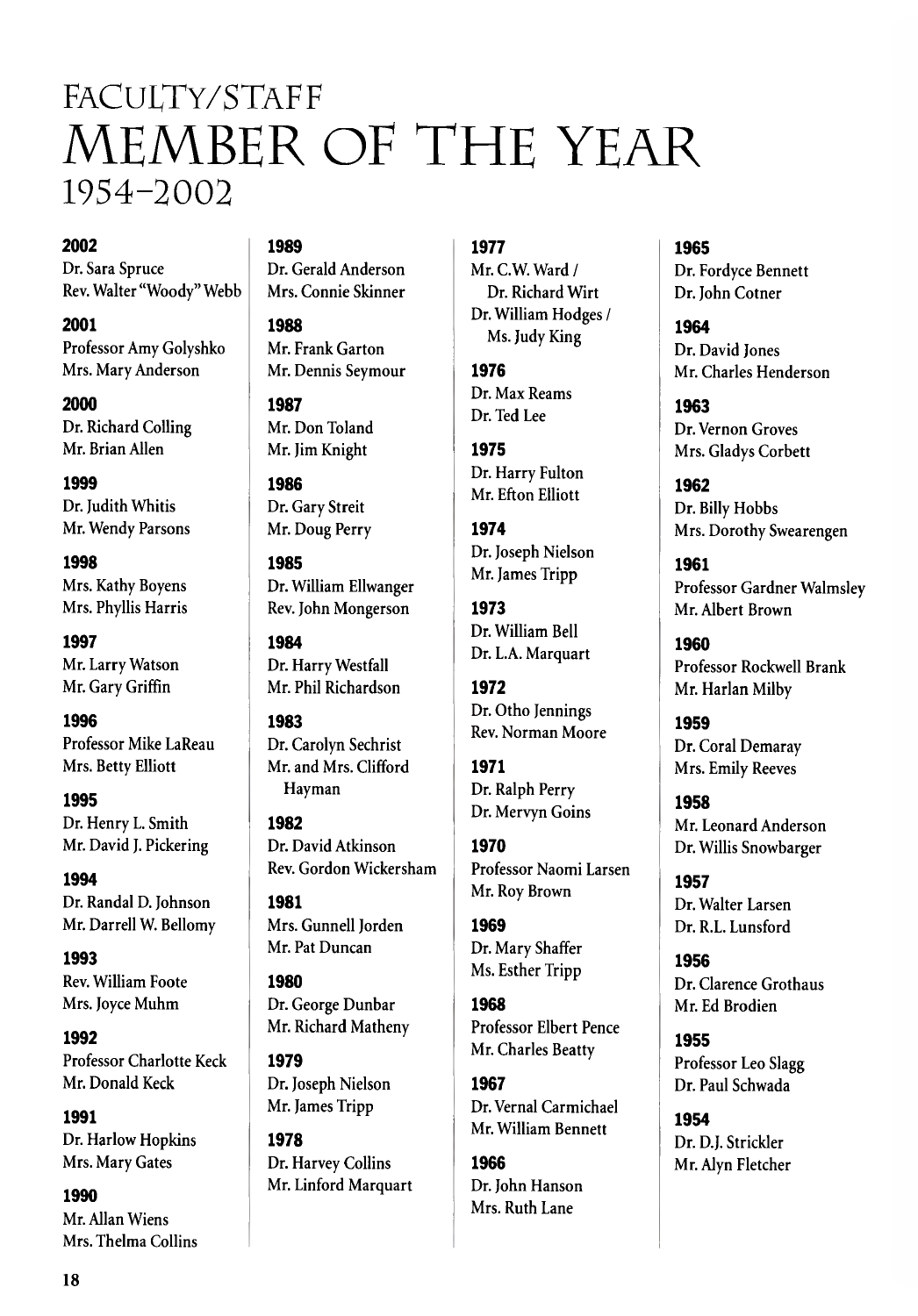# A BRIEF HISTORY OF OLIVET

OF Several families in east central Illinois who several families in east central Illinois who present and the several families in east central Illinois who present and the several families in east central Illinois who see livet Nazarene University's origins can be traced to the first decade of the last century and to the resolve were committed to providing a Christian education for their children. In 1907, classes began in a home in the community of Georgetown, Illinois, and a year later, the founders acquired several acres of land in the nearby village called Olivet. There, they raised a modest building and added the secondary level of instruction. A College of Liberal Arts followed in 1909, along with the first name for this fledgling, but ambitious, institution: "Illinois Holiness University."

By 1912, the founders and trustees were aware of the school's need for a wider constituency and offered to give their educational work to the Church of the Nazarene. This young denomination accepted the school with a pledge to support and promote its ministry of Christian higher education. That early church commitment is still being perpetuated by the more than 800 Nazarene congregations throughout Illinois, Indiana, Michigan, and Wisconsin.

The school grew slowly during the next decade. There were several acting and shortterm presidents; the campus of 18 acres contained only a few small buildings; the first yearbook, the *Aurora,* was published in 1914; and a new school name followed in 1915: "Olivet University."

As was the case with many small church colleges in the 1920s, Olivet's financial base eroded significantly, forcing the trustees to declare bankruptcy in 1926. Then-college treasurer Dr. T.W. Willingham bought the school back at a public auction, outlined a new plan for solvency, and was elected that night to serve as president.

A devastating fire destroyed the main campus building in November 1938, prompting the newly elected president, A.L. Parrott,

and the trustees to consider locating a new campus as an alternative to rebuilding at their rural site. They found and purchased the present campus in Bourbonnais in 1939 and moved the college in the summer of 1940. "Nazarene" was added to the college's name that same year.

At the time of Olivet's move to Bourbonnais, the campus consisted of 42 acres, which had been the site of St. Viator's College from 1868 until it closed in 1938. Four of the buildings purchased then are still in use today.

Receiving formal recognition and accreditation by the University of Illinois in 1939 was a major academic milestone for Olivet. The college catalogs of the 1940s reflected a School of Liberal Arts, a School of Music, a School of Religion, and a high school Academy. In 1953, under the skillful leadership of Dr. Willis Snowbarger, newly appointed dean, all areas of study were grouped into curricular divisions, still the model for Olivet's academic organization.

Dr. Harold W. Reed, president from 1949- 1975, led Olivet through a period of remarkable growth, including the construction of 20 major buildings to keep pace with swelling student enrollments.

Dr. Leslie Parrott continued this focus on campus expansion, development and beautification during his sixteen-year tenure with a specific interest in the elevation of Olivet to university status.

In 1986, the school's name was changed to "Olivet Nazarene University" to reflect the diversity of academic programs and graduate studies.

In 1991, Dr. John C. Bowling became president and has led the University in continued growth and effective ministry.

During the decade of the 1990s, Olivet expanded and strengthened both its undergraduate and graduate programs. The University established a formal development program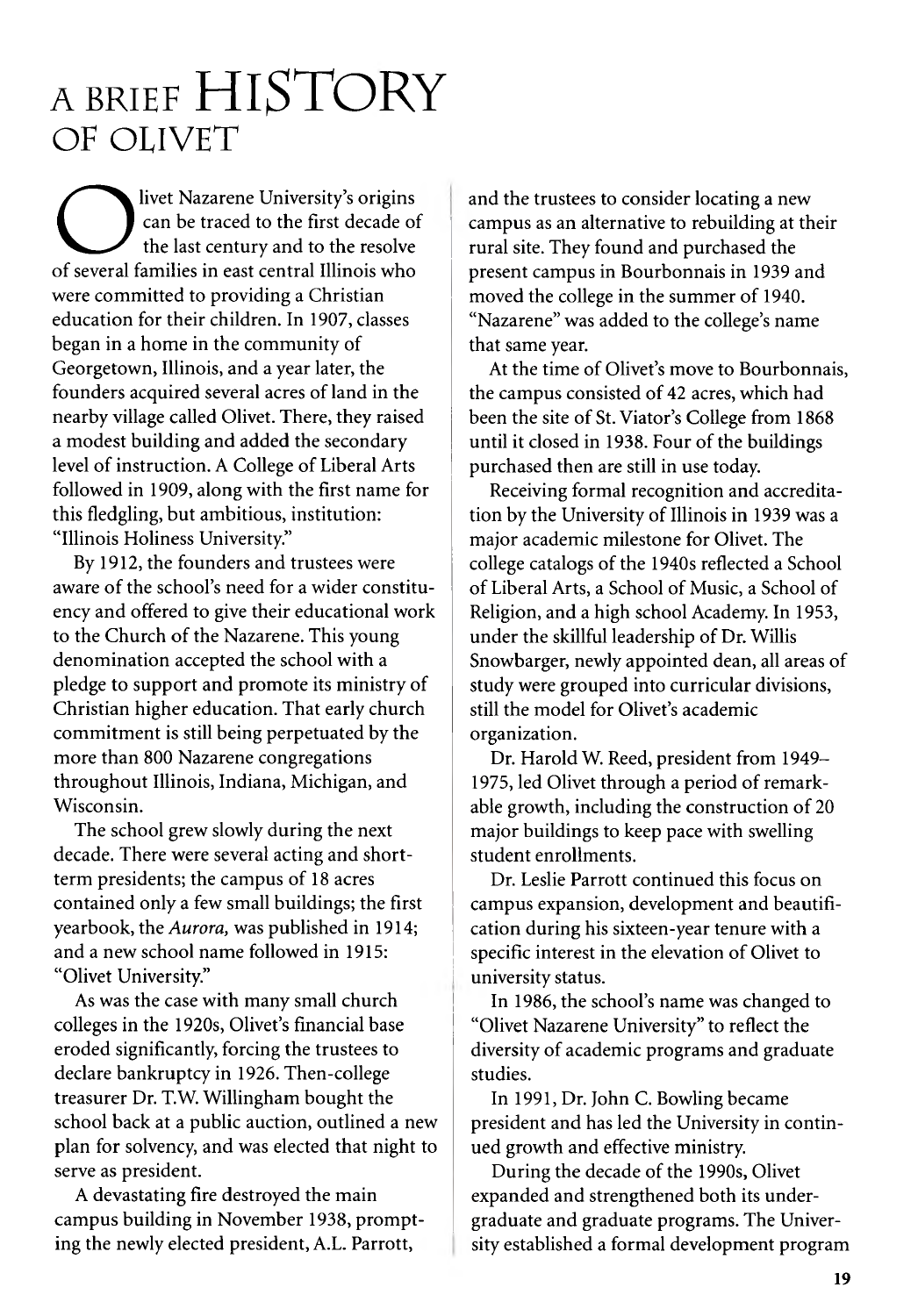#### A BRIEF HISTORY OF OLIVET  $-$  CONTINUED

including planned giving and major gifts, an annual fund program known as Friends of Olivet, renewed grant writing, a comprehensive program of donor relations, and the In Word and Deed capital campaign. In 1994, a full-time chaplaincy program was established to give direction to chapel, student spiritual life activities, small-group ministries, missions, and compassionate ministry experiences.

Chalfant Hall was renovated; the Harlow E. Hopkins Alumni Center was established; Milby Clock Tower was reconstructed; the Red Room, Ludwig Dining Room, and the bookstore were renovated; the coffee shop, Common Grounds, was established; the Olivet computer, media, and communications network was created; the campus entrance was completed; and the Admissions Center was constructed.

In recent years, the Weber Center has been constructed, two parcels of land south of the Admissions Center have been purchased, Larsen Fine Arts Center has been renovated, and significant improvements to the athletic fields have been completed.

In the summer of 2003, the University continued to upgrade and expand its facilities. Olivet purchased a building along with 28 acres of land just south and west of the main campus. The building will become the administrative center for the School of Graduate and Adult Studies.

On the main campus, in Birchard Gymnasium, the University turned the fitness center into a new varsity weight room and the pool area into a new fitness center. In Snowbarger Athletic Park, a new press box and additional seating were installed at the baseball field; the tennis courts were resurfaced and new nets and posts were added; Ward Field was renovated to include a running track, a new entry building, fencing, refurbished bleachers, a new press box, and an enhanced facade; and electric service was improved throughout Snowbarger Athletic Park.

Olivet continues to experience record enrollments and looks to the future with a confident commitment to aggressively meet the challenges and the opportunities that await.

# DATES TO REMEMBER 2003

**First Week** August 23-30

**Annual Freshman Dinner** August 25

**Academic Convocation** September 3

**Fall Revival** September 21-24 Rev. Norman Moore

**Prime Time at ONU** October 7

**Homecoming** November 7-9

*Messiah* December 6-7

**President's Christmas Gathering** December 11

# 2004

**Grider-Fruin Holiness Lecture Series** February 11-12 Dr. Susie Stanley

**Winter Revival** February 1-4 Dr. Jerry Porter

**Winter Study Break** February 20

**Spring Break** March 6-15

**Easter Break** April 9-12

**ONU Ladies Day** April 17 Dr. RoseAnne Coleman

**Commencement Weekend** May 7-8 Dr. Lloyd Ogilvie Former Chaplain to the U.S. Senate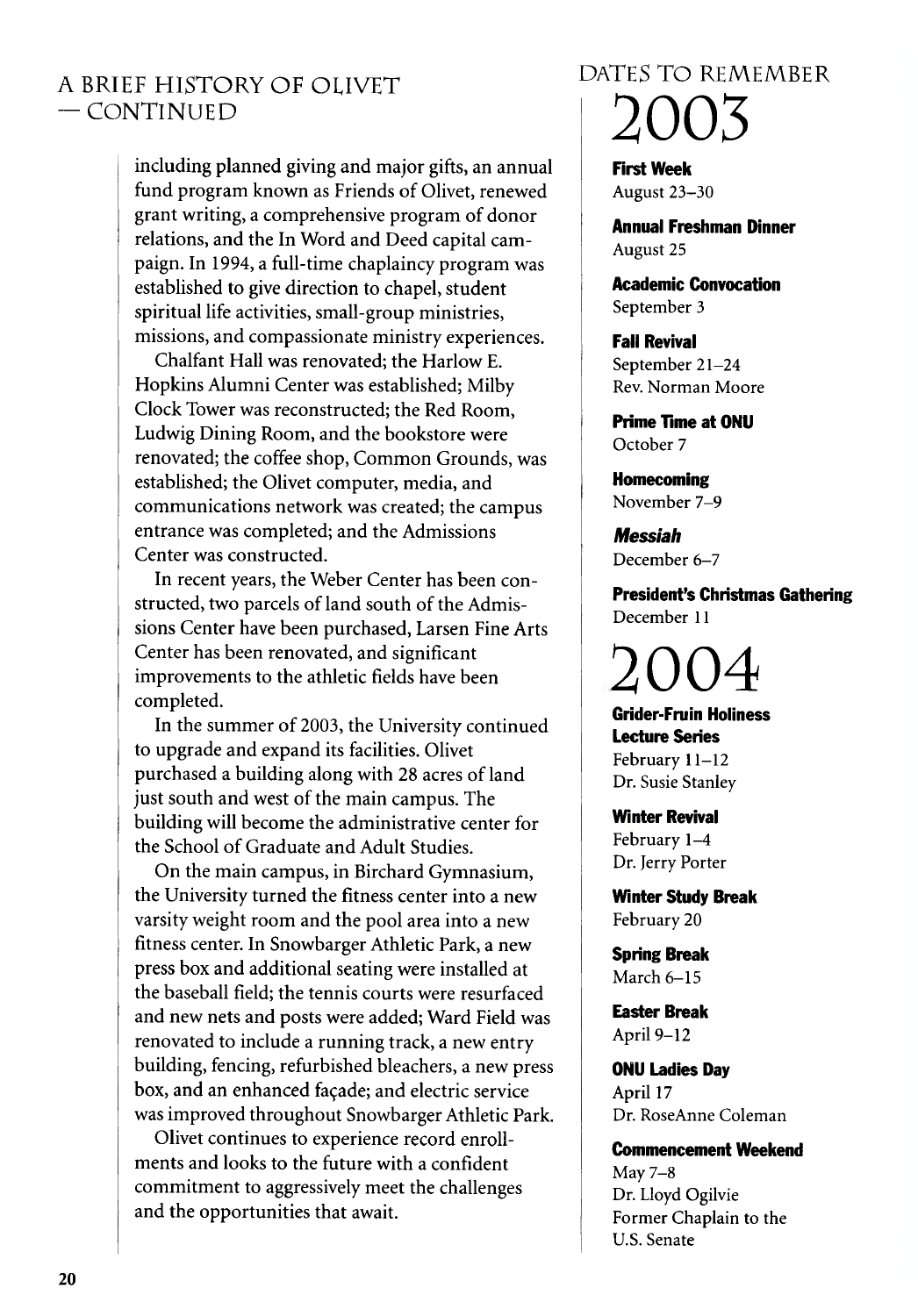### DEVELOPMENT OF BUILDINGS AND AREAS OF THE CAMPUS

| 1906 | <b>Burke Administration Building</b>                           | 1983 | Decke                    |
|------|----------------------------------------------------------------|------|--------------------------|
| 1906 | Chapman Hall for Men                                           | 1984 | Mary                     |
| 1926 | <b>Birchard Field House</b>                                    |      | for $M$                  |
| 1926 | Miller Business Center built as<br>dining hall, remodeled      | 1985 | Warm<br>Ice Rii          |
|      | in 1968.                                                       | 1986 | <b>WON</b>               |
| 1951 | Williams Hall for Women                                        |      | new ti                   |
| 1954 | College Church of the Nazarene                                 | 1987 | Gibso<br>Cente           |
| 1956 | Memorial Library                                               | 1987 | Gazeb                    |
| 1959 | Nesbitt Hall for Women                                         |      | McCla                    |
| 1962 | Hills Hall for Men                                             | 1988 | Marqı                    |
| 1963 | Chalfant Auditorium                                            |      | (Grad                    |
| 1963 | <b>Burke Administration Building</b><br>restored after tornado | 1988 | Purin<br>(Adul           |
| 1966 | Ludwig Center                                                  | 1988 | Tripp                    |
| 1966 | Reed Hall of Science                                           | 1990 | Leslie<br>Athlet         |
| 1966 | Strickler Planetarium                                          | 1990 | McHi                     |
| 1967 | WKOC radio station<br>began broadcasting                       | 1994 | Harlo<br>Alum            |
| 1967 | McClain Hall for Women,<br>Howe Hall and Gibson Hall           | 1996 | Renoy<br>Milby           |
| 1969 | Brodien Power Plant                                            | 1999 | Camp                     |
| 1970 | A. L. Parrott Hall                                             |      | Admi                     |
|      | for Women                                                      | 2001 | Webe                     |
| 1971 | Wisner Hall for<br>Nursing Education                           | 2002 | Expar                    |
| 1975 | Benner Library and<br>Learning Resource Center                 | 2003 | Purch<br>for th<br>Adult |
| 1977 | <b>Entrance Plaza and flags</b>                                |      |                          |
| 1980 | Kelley Prayer Chapel                                           | 2003 | Reno<br>nasiu            |
| 1982 | Snowbarger Athletic Park                                       |      | and fi                   |
|      | and Ward Field                                                 | 2003 | <b>Reno</b>              |
| 1982 | Larsen Fine Arts Center                                        |      | Athle<br>tennis          |
| 1982 | Hardy C. Powers<br>President's House                           |      |                          |
|      |                                                                |      |                          |

| 1983 | Decker Quadrangle                                                                           |  |
|------|---------------------------------------------------------------------------------------------|--|
| 1984 | Mary Scott House<br>for Missionaries                                                        |  |
| 1985 | Warming House and<br>Ice Rink                                                               |  |
| 1986 | WONU radio tower and<br>new transmitter                                                     |  |
| 1987 | Gibson-Ide Athletic Service<br>Center                                                       |  |
| 1987 | Gazebo south of<br>McClain Hall                                                             |  |
| 1988 | Marquart House<br>(Graduate School)                                                         |  |
| 1988 | <b>Purinton House</b><br>(Adult Studies)                                                    |  |
| 1988 | Tripp Maintenance Center                                                                    |  |
| 1990 | Leslie Parrott Convocation/<br><b>Athletic Center</b>                                       |  |
| 1990 | McHie Arena                                                                                 |  |
| 1994 | Harlow E. Hopkins<br>Alumni Center                                                          |  |
| 1996 | Renovation of<br>Milby Clock Tower                                                          |  |
| 1999 | Campus Entrance and<br><b>Admissions Center</b>                                             |  |
| 2001 | Weber Center                                                                                |  |
| 2002 | Expansion of Gibson-Ide                                                                     |  |
| 2003 | Purchase of land and building<br>for the School of Graduate and<br><b>Adult Studies</b>     |  |
| 2003 | Renovation of Birchard Gym-<br>nasium: varsity weight room<br>and fitness center            |  |
| 2003 | Renovation of Snowbarger<br>Athletic Park: baseball field,<br>tennis courts, and Ward Field |  |